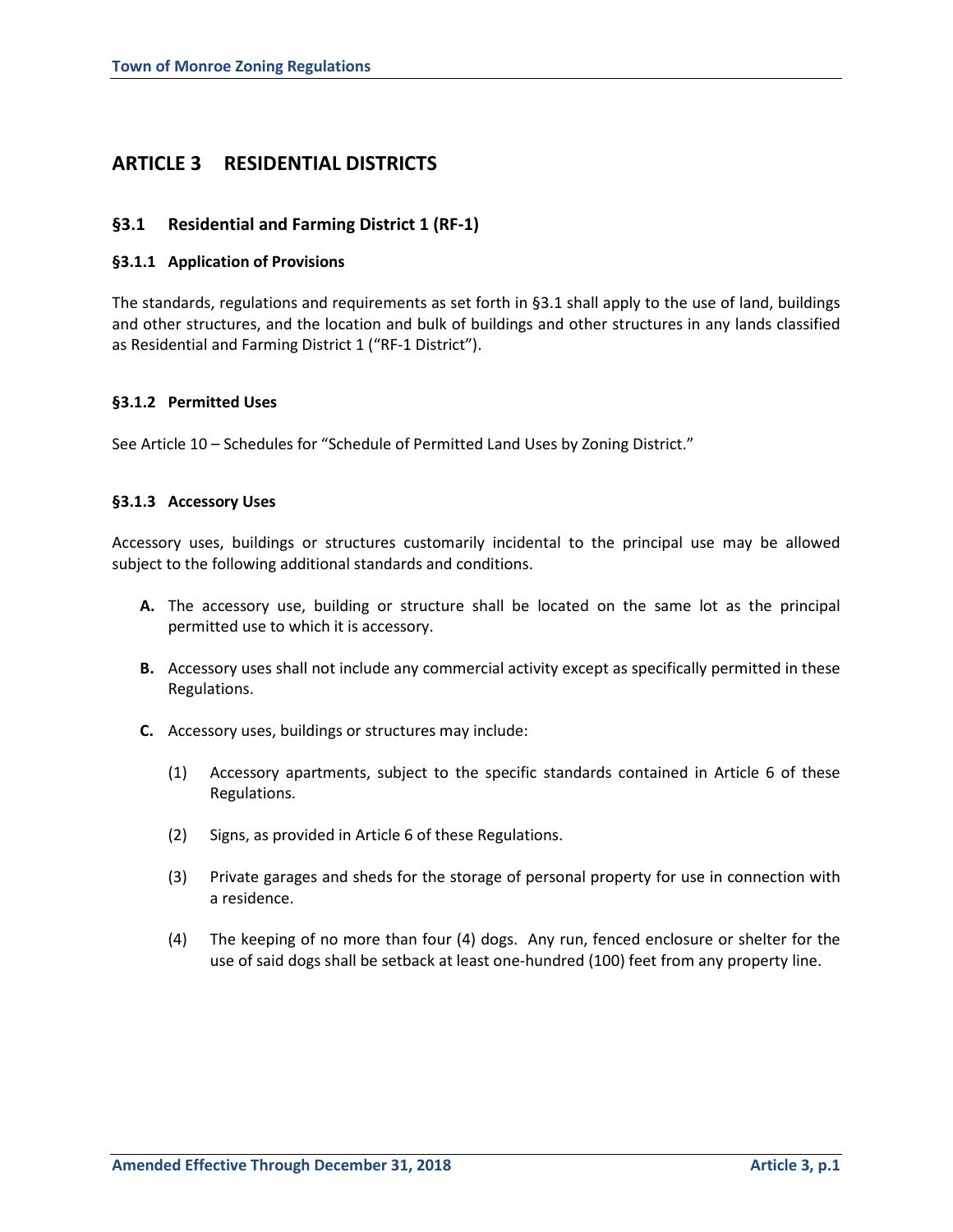- (5) The keeping of horses and livestock on lots that are two (2) acres or more. The number of animals permitted shall be two (2) animals over five-hundred (500) pounds for the first two (2) acres and one (1) animal over five-hundred (500) pounds for each one (1) additional acre or four (4) animals under five-hundred (500) pounds for the first two (2) acres and two (2) additional animals for each one (1) additional acre, or combination thereof. All animals shall be kept in a manner so as not to create a public health hazard or have an adverse effect on the environmental quality of the surrounding area and community in general. Manure piles shall be located and maintained so as to prevent runoff of polluting materials onto adjacent properties, roads, wells or watercourses. Fencing and structures shall be installed so as to confine all animals within the property.
- (6) The keeping of poultry. All poultry shall be kept in a manner so as not to create a public health hazard or have an adverse effect on the environmental quality of the surrounding area and community in general. Manure piles shall be located and maintained so as to prevent runoff of polluting materials onto adjacent properties, roads, wells or watercourses. Fencing and structures shall be installed so as to confine all fowl within the property.
- (7) Regular outdoor parking not to exceed more than three (3) registered noncommercial vehicles or more than one (1) registered noncommercial vehicle per licensed driver at the corresponding address, whichever is greater. The outside parking or storing of any unregistered or unused vehicle is specifically prohibited.
- (8) No unregistered vehicles may be parked or stored on the premises. There shall be no more than one (1) commercial registered vehicle bearing commercial advertising parked or stored on the premises. Any commercial registered vehicle showing commercial advertising shall be garaged or suitably screened. Screening shall consist of dense foliage completely obscuring sight of the vehicle from the road and adjoining properties, or a solid fence or similar enclosure equal to the height of the vehicle, acceptable to the Commission. No commercial registered vehicle shall exceed one ton capacity. Parking of all vehicles must be neat and in driveway areas. Vehicles may not be parked on lawns. The parking or storage of truck-tractors, commercial semi-trailers and/or commercial trailers is prohibited.
- (9) Recreational vehicles or boats may be parked or stored on the premises, provided they are suitably screened and kept at least one-hundred (100) feet from the property line. Screening shall consist of dense foliage completely obscuring sight of the vehicle or boat from the road and adjoining properties, or a solid fence or similar enclosure equal to the height of the vehicle or boat.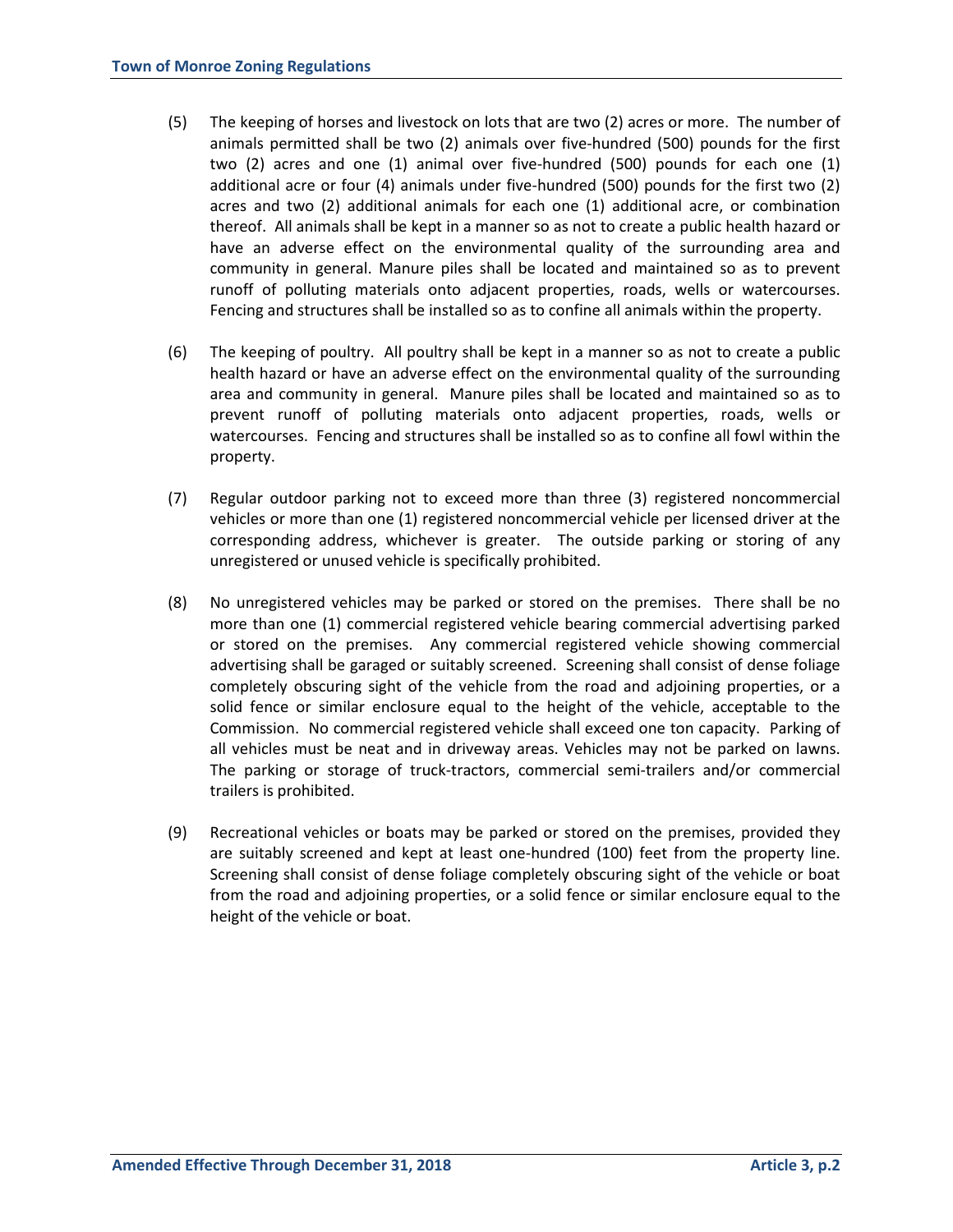### **§3.1.4 Lot Area and Bulk Standards**

- **A.** Each lot shall have a minimum area of one (1) acre (or 43,560 square feet), shall be of such shape that a square with one-hundred-thirty-five (135) feet on each side will fit on the lot and shall have a frontage of one-hundred-fifty (150) feet or more on a public street, measured along the front property line. No more than twenty percent (20%) of the minimum required lot area may include lands under water and no more than fifty percent (50%) of the minimum required lot area may include wetland soils and shall be considered as part of the lot area requirements. Land area necessary to comply with minimum lot area requirements must be contiguous and not separated by environmentally constrained lands.
- **B.** In the case of subdivision or resubdivision of land in accordance with a subdivision plan and all applicable requirements of the Subdivision Regulations of the Town of Monroe, the minimum area, lot frontage and/or width of any lot in said subdivision may be reduced by the Commission in accordance with the provisions for cluster subdivision provided for in the Town of Monroe's Subdivision Regulations.

## **§3.1.5 Setbacks**

- **A.** No building or other structure shall extend within less than fifty (50) feet of any front lot line, nor within twenty-five (25) feet of any side or rear lot line.
- **B.** Any structure housing horses and livestock shall be located not less than fifty (50) feet from any property line.
- **C.** Any structure housing male poultry or more than twelve (12) female poultry shall be located not less than one-hundred (100) feet from any property line and may not be erected between the principal structure and the street.
- **D.** Any structure housing twelve (12) or fewer female poultry shall be located not less than fifty (50) feet from any property line and may not be erected between the principal structure and the street.
- **E.** Horses, livestock and/or poultry manure piles and/or associated containers shall be located not less than fifty (50) feet from any property line.
- **F.** Any instrument used as a satellite ground receiving station for the purpose of reception of transmitted radio, television or microwave signals shall only be mounted on a structure or the ground, and in the case of said mounting being on the ground, shall not be installed within twenty-five (25) feet of any property line, but in any case shall be installed no closer to the streetline than the closest point of setback of the dwelling to which it is accessory. All such stations when mounted on the ground shall be affixed to a permanent foundation.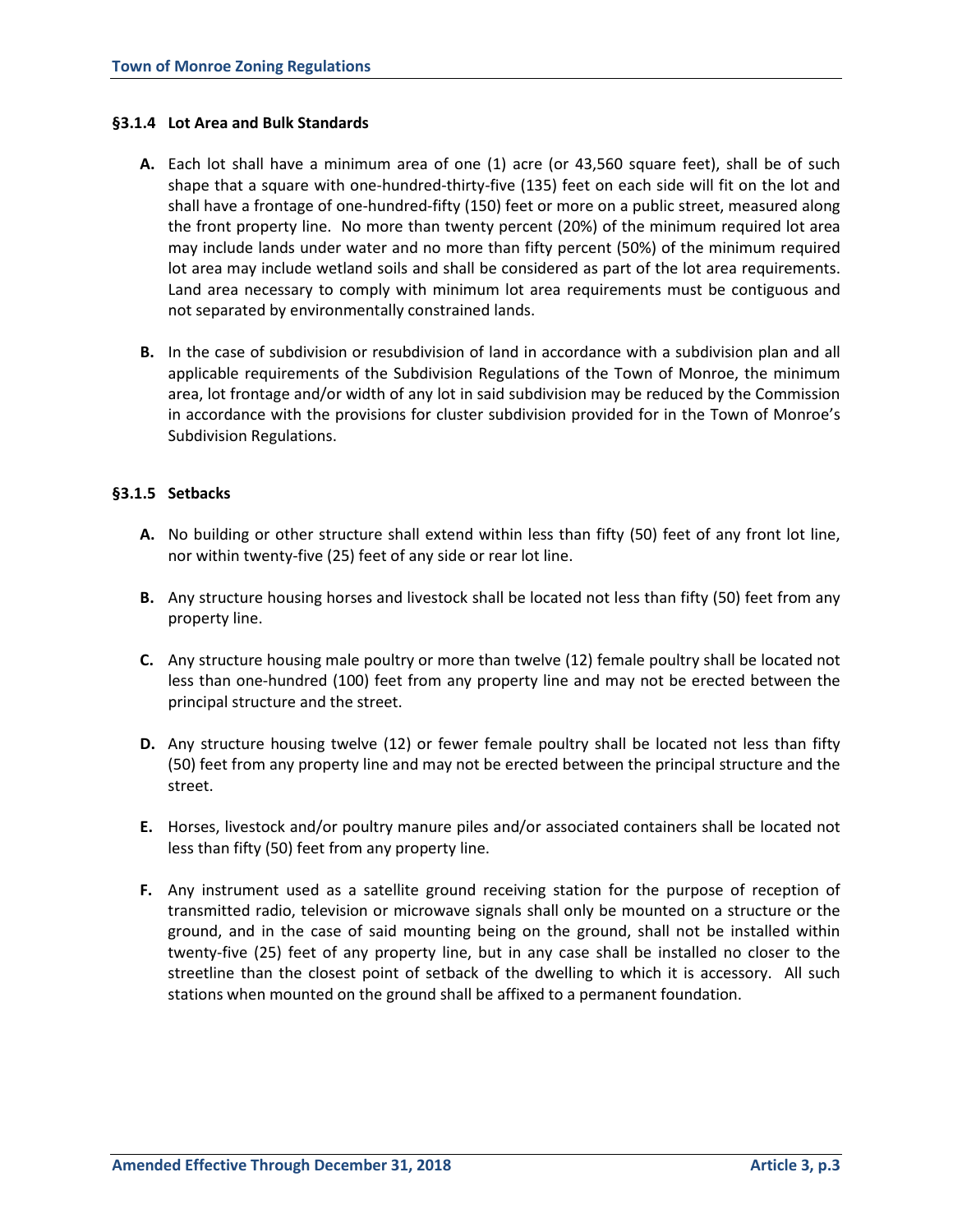## **§3.1.6 Height**

- **A.** No building or other structure shall exceed a height of two-and-one-half (2½) stories or thirtyfive (35) feet.
- **B.** No radio or television antennae, flagpoles, farm silos, solar panels, weathervanes, cupolas, power poles and lines, weather station, recording equipment, or survey/recording equipment shall exceed a height of forty-five (45) feet as defined in these Regulations, inclusive of any building or structure upon which they may be erected.
- **C.** Property, structures, and services owned and maintained by the Town of Monroe shall be exempt from the provisions of Subsections A and B above where a height in excess of these provisions shall be necessary to perform the intended function in support of public works, administration, safety, emergency, civil services, civil defense, and education. Such structures shall be located a minimum distance from any property line, should be at least one-and-onequarter (1.25) times the height of such structures and shall be subject to a Special Exception Permit as set forth in Article 8 of these Regulations.

## **§3.1.7 Coverage**

The aggregate coverage of all buildings and other structures as well as driveways and other impervious areas on any lot shall not exceed fifteen percent (15%) of the area of the lot.

## **§3.2 Residential and Farming District 2 (RF-2)**

#### **§3.2.1 Application of Provisions**

The standards, regulations and requirements as set forth in §3.2 shall apply to the use of land, buildings and other structures, and the location and bulk of buildings and other structures in any lands classified as Residential and Farming District 2 ("RF-2 District").

#### **§3.2.2 Permitted Uses**

See Article 10 – Schedules for "Schedule of Permitted Land Uses by Zoning District."

#### **§3.2.3 Accessory Uses**

Accessory uses permitted in an RF-2 District shall be the same as those permitted in an RF-1 District, subject to the same restrictions described in §3.1 and other provisions of these Regulations as applicable.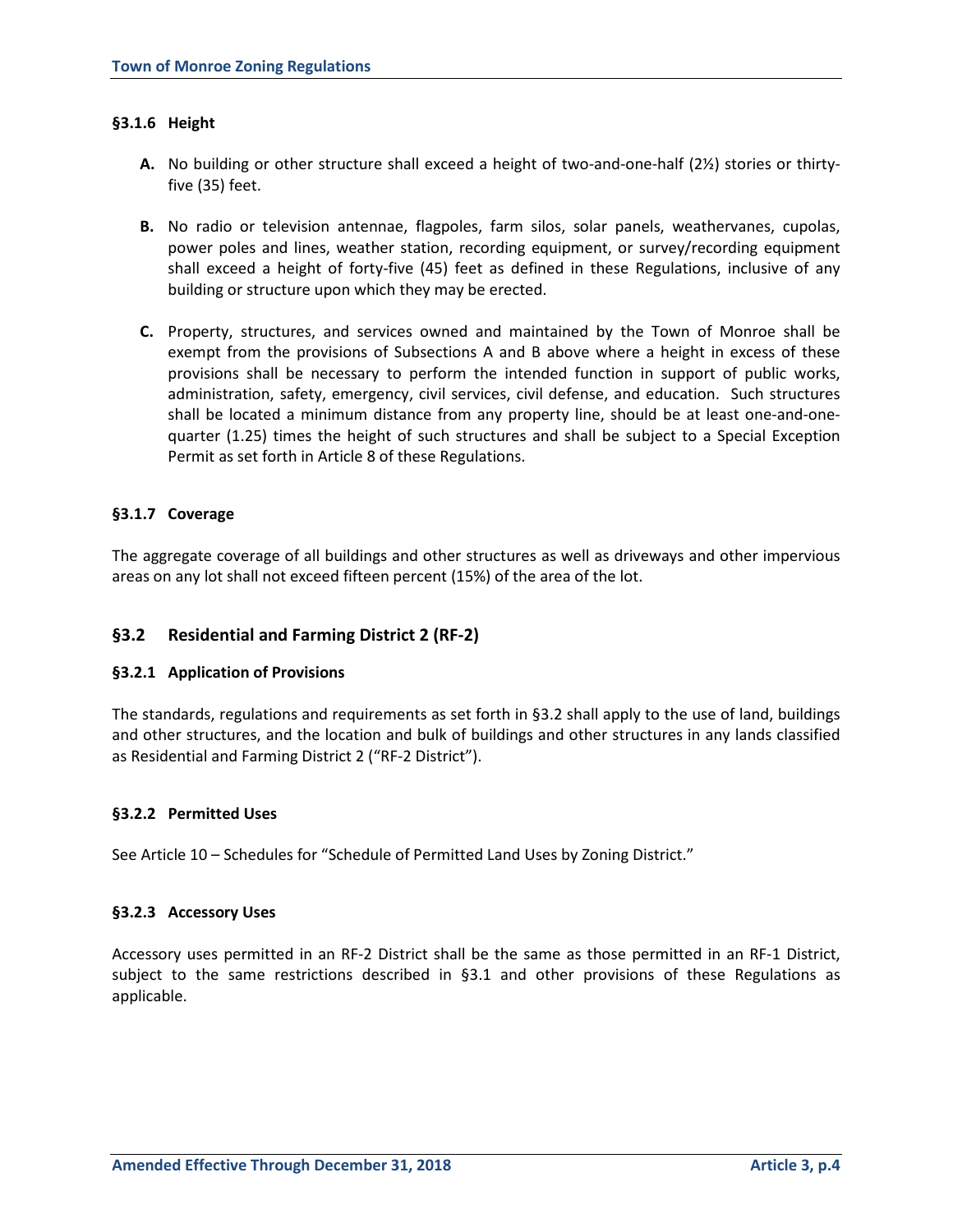## **§3.2.4 Lot Area and Bulk Standards**

- **A.** Each lot shall have a minimum area of two (2) acres (or 87,120 square feet), shall be of such shape that a square with one-hundred-seventy-five (175) feet on each side will fit on the lot and shall have a frontage of two-hundred (200) feet or more on a public street. In computing area of land necessary to meet zoning requirements, no more than twenty-five percent (25%) of the minimum required lot area may include lands under water and no more than fifty percent (50%) of the minimum required lot area may include wetland soils and shall be considered as part of the lot area requirements. Land area necessary to comply with minimum lot area requirements must be contiguous and not separated by environmentally constrained lands.
- **B.** In the case of subdivision of land in accordance with a subdivision plan and all applicable requirements of the Subdivision Regulations of the Town of Monroe, the minimum area, lot frontage and/or width of any lot in said subdivision may be reduced by the Commission in accordance with the provisions for cluster subdivision provided for in the Town of Monroe's Subdivision Regulations.

## **§3.2.5 Setbacks**

- **A.** No building or other structure shall extend within less than fifty (50) feet of any front lot line, nor within thirty (30) feet of any side or rear lot line.
- **B.** Any structure housing horses and livestock shall be located not less than fifty (50) feet from any property line.
- **C.** Any structure housing male poultry or more than twelve (12) female poultry shall be located not less than one-hundred (100) feet from any property line and may not be erected between the principal structure and the street.
- **D.** Any structure housing twelve (12) or fewer female poultry shall not be located less than fifty (50) feet from any property line and may not be erected between the principal structure and the street.
- **E.** Horses, livestock and/or poultry manure piles and/or associated containers shall be located not less than fifty (50) feet from any property line.
- **F.** Any instrument used as a satellite ground receiving station for the purpose of reception of transmitted radio, television or microwave signals shall only be mounted on a structure or the ground, and in the case of said mounting on the ground, shall not be installed within thirty (30) feet of any property line, but in any case shall be installed no closer to the streetline than the closest point of setback of the dwelling to which it is accessory. All such stations when mounted on the ground shall be affixed to a permanent foundation.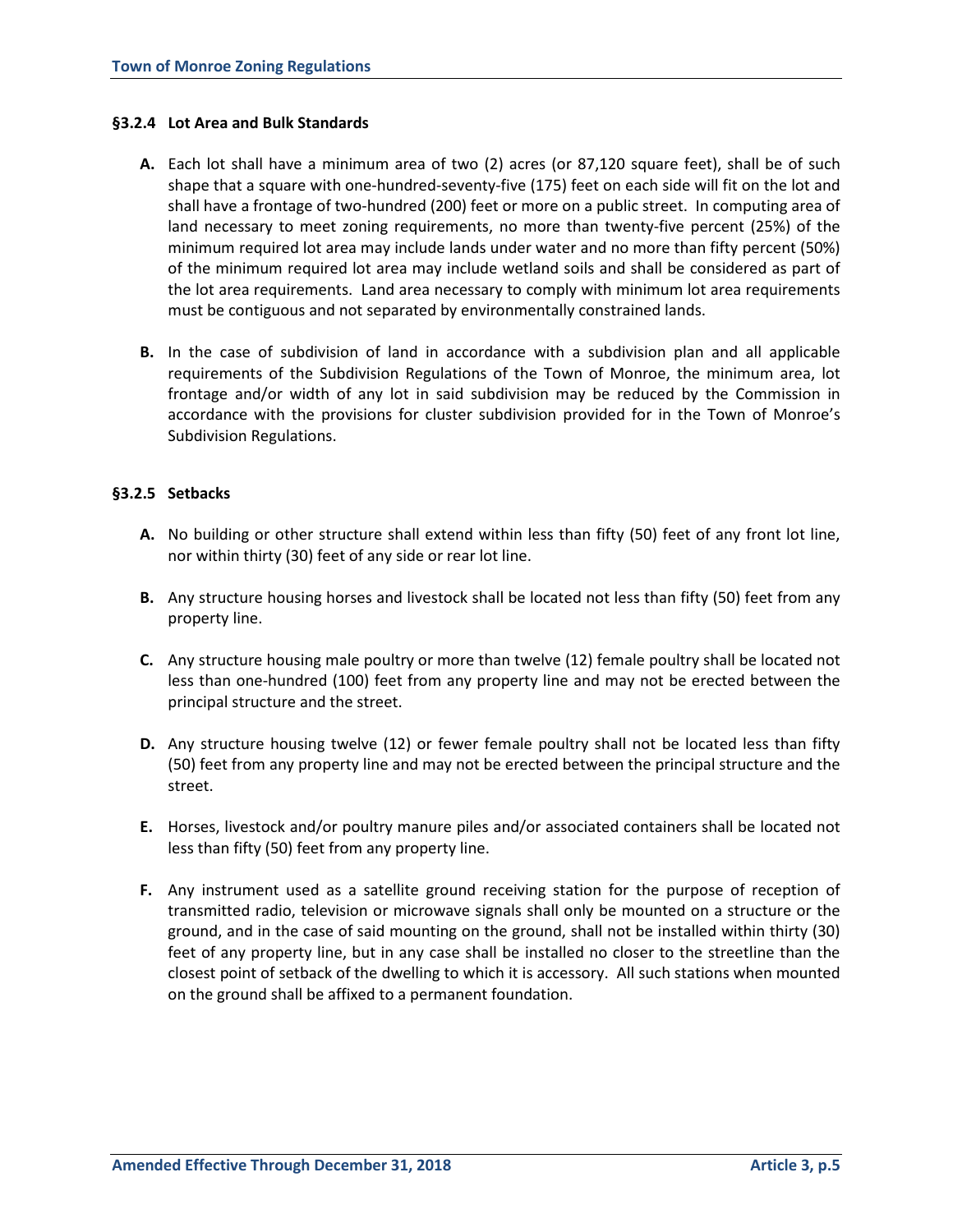## **§3.2.6 Height**

- **A.** No building or other structure shall exceed a height of two-and-one-half (2½) stories or thirtyfive (35) feet.
- **B.** No radio television antennae, flagpoles, farm silos, solar panels, weathervanes, cupolas, power poles and lines, weather station recording equipment, or survey/recording equipment shall exceed a height of forty-five (45) feet as defined in these Regulations, inclusive of any building or structure upon which they may be erected.
- **C.** Property, structures, and services owned and maintained by the Town of Monroe shall be exempt from the provisions of §3.2.6A and B above where a height in excess of these provisions shall be necessary to perform the intended function in support of public works, administration, safety, emergency, civil services, civil defense, and education. Such structures shall be located a minimum distance from any property line and should be at least one-and-one-quarter (1.25) times the height of such structures and shall be subject to a Special Exception Permit under the provisions of Article 8 of these Regulations.

## **§3.2.7 Coverage**

The aggregate coverage of all buildings and other structures on any lot shall not exceed ten percent (10%) of the area of the lot.

## **§ 3.3 Residential and Farming District 3 (RF-3)**

#### **§3.3.1 Application of Provisions**

The standards, regulations and requirements as set forth in §3.3 shall apply to the use of land, buildings and other structures, and the location and bulk of buildings and other structures in any lands classified as Residential and Farming District 3 ("RF-3 District").

#### **§3.3.2 Permitted Uses**

See Article 10 – Schedules for "Schedule of Permitted Land Uses by Zoning District."

#### **§3.3.3 Accessory Uses**

Accessory uses permitted in an RF-3 District shall be the same as those permitted in RF-1 District, subject to the same restrictions described in §3.1 and other provisions of these Regulations as applicable.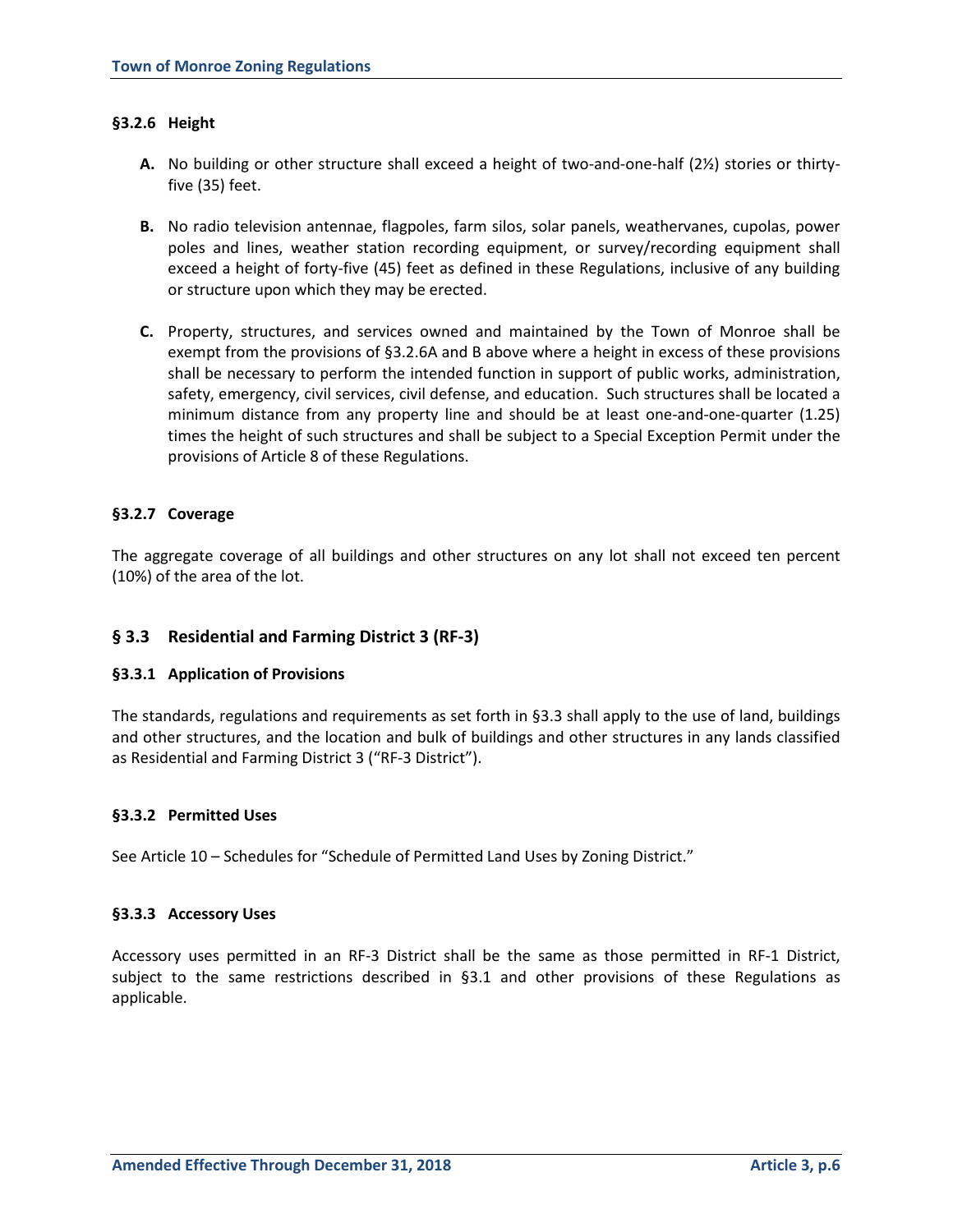### **§3.3.4 Lot Area and Bulk Standards**

- **A.** Each lot shall have a minimum area of three (3) acres (130,680 square feet), shall be of such shape that a square with two-hundred (200) feet on each side will fit on the lot and shall have a frontage of two-hundred-fifty (250) feet or more on a public street. In computing area of land necessary to meet zoning requirements, no more than thirty percent (30%) of the minimum required lot area may include lands under water and no more than fifty percent (50%) of the minimum required lot area may include wetland soils and shall be considered as part of the lot area requirements. Land area necessary to comply with minimum lot area requirements must be contiguous and not separated by environmentally constrained lands.
- **B.** In the case of subdivision or resubdivision of land in accordance with a subdivision plan and all applicable requirements of the Subdivision Regulations of the Town of Monroe, the minimum area, lot frontage and/or width of any lot in said subdivision may be reduced by the Commission in accordance with the provisions for Cluster Subdivision provided for in the Town of Monroe's Subdivision Regulations.

## **§3.3.5 Setback**

- **A.** No building or other structure shall extend within less than fifty (50) feet of any front lot line, nor within thirty (30) feet of any side or rear lot line.
- **B.** Any structure housing horses and livestock shall be located not less than fifty (50) feet from any property line.
- **C.** Any structure housing male poultry or more than twelve (12) female poultry shall be located not less than one-hundred (100) feet from any property line.
- **D.** Any structure housing twelve (12) or fewer female poultry shall be located not less than fifty (50) feet from any property line and may not be erected between the principal structure and the street.
- **E.** Horses, livestock and/or poultry manure piles and/or associated containers shall be located not less than fifty (50) feet from any property line.
- **F.** Any instrument used as a satellite ground receiving station for the purpose of reception of transmitted radio, television or microwave signals, shall only be mounted on a structure or the ground and in the case of said mounting being on the ground, shall not be installed within thirty (30) feet of any property line, but in any case shall be installed no closer to the streetline than the closest point of setback of the dwelling to which it is accessory. All such stations when mounted on the ground shall be affixed to a permanent foundation.

#### **§3.3.6 Height**

**A.** No building or other structure shall exceed a height of two-and-one-half (2½) stories or thirtyfive (35) feet.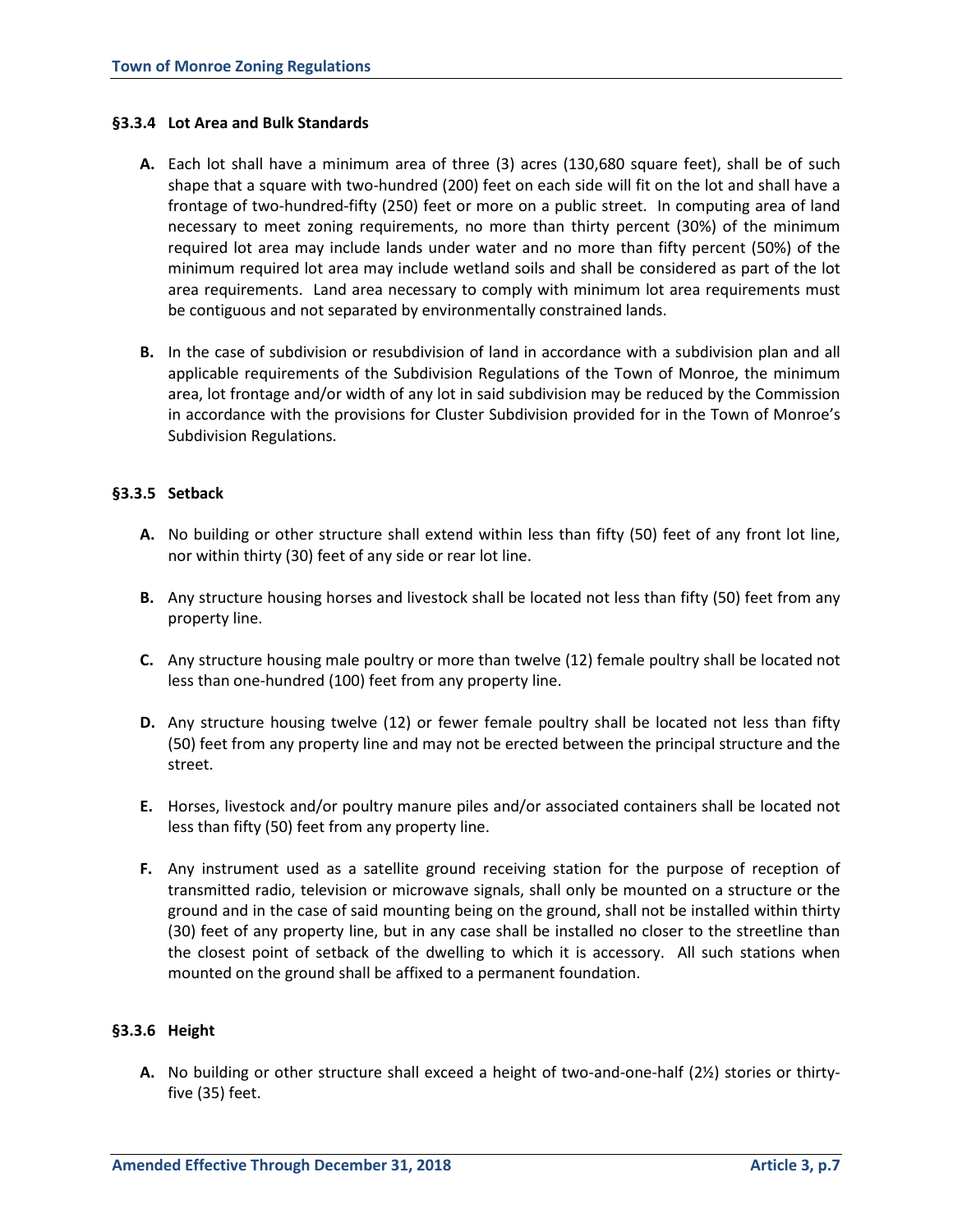- **B.** No radio or television antennae, flagpoles, farm silos, solar panels, weathervanes, cupolas, power poles and lines, weather station/recording equipment, or survey/recording equipment shall exceed a height of forty-five (45) feet as defined in these Regulations, inclusive of any building or structure upon which they may be erected.
- **C.** Property, structures, and services owned and maintained by the Town of Monroe shall be exempt from the provisions of §3.3.6A and B above where a height in excess of these provisions shall be necessary to perform the intended function in support of public works, administration, safety, emergency, civil services, civil defense, and education. Such structures shall be located a minimum distance from any property line and should be at least equal to one-and-one-quarter (1.25) times the height of such structures and shall be subject to a Special Exception Permit as set forth in Article 8 of these Regulations.

## **§3.3.7 Coverage**

The aggregate coverage of all buildings and other structures on any lot shall not exceed ten percent (10%) of the area of the lot.

## **§3.4 Multifamily Residence District (MFR)**

#### **§3.4.1 Application of Provisions**

The standards, regulations and requirements as set forth in §3.4 shall apply to the use of land, buildings and other structures, and the location and bulk of buildings and other structures in any lands classified as Multifamily Residence District ("MFR District").

An MFR District shall be established only in an area where such District will:

- **A.** Have no significant detrimental impact on the environment.
- **B.** Have a water supply provided by the utility franchised to serve the area.
- **C.** Be capable of providing safe, sanitary sewage disposal by means of a treatment plant or subsurface sewage disposal system or systems, either of which methods shall be approved by State and Local Authorities.
- **D.** Be so located that they can be served by present or projected community facilities without undue cost to the town.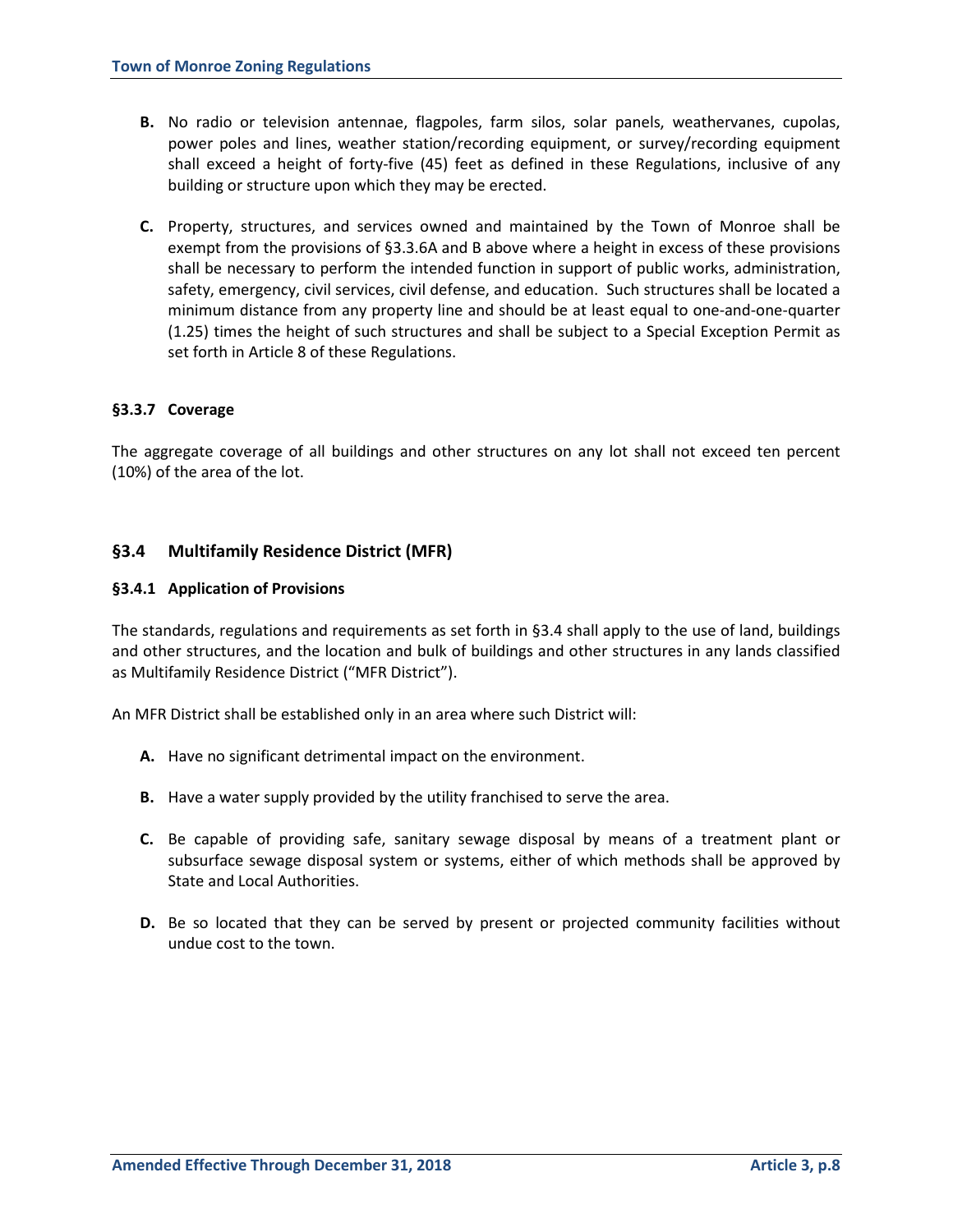### **§3.4.2 General Requirements**

- **A.** For the purpose of providing a balance in the distribution of housing types, the number of dwelling units contained in buildings in an MFR District designed for more than one family shall not at any point in time exceed ten percent (10%) of the number of single-family dwellings as listed on the current Grand List of the Town of Monroe as effective on October 1 of the current list year in the office of the Assessor of the Town of Monroe, but this shall in no way limit the number of single-family dwellings approved by the Commission in an MFR District, provided all other requirements of the zoning, subdivision and other applicable regulations are met.
- **B.** In an MFR District, the property shall be suitable for the long-term disposal of sanitary waste effluent without danger to public health by an environmentally suitable and legally acceptable method.
- **C.** No habitable building in a MFR District shall be occupied nor shall a permanent certificate of zoning compliance therefore be issued until such building is connected to an adequate public water supply and adequate hydrants are provided for fire protection as prescribed by the Fire Marshal.
- **D.** Where community facilities are not available or are difficult to provide for an MFR District, the Commission may reject an application unless and until there is assurance that such community facilities will be provided.
- **E.** At the time of application for an approval, the applicant should designate whether or not any dwelling unit will be held in condominium ownership under the State Unit Ownership Act.

#### **§3.4.3 Permitted Uses**

See Article 10 – Schedules for "Schedule of Permitted Land Uses by Zoning District."

#### **§3.4.4 Accessory Uses**

Accessory uses, buildings and structures customarily incidental to the principal permitted use are allowed in an MFR District, provided that such accessory uses are for the benefit of the tenants, residents or guests living within such MFR District, including maintenance, storage and utility buildings and garages as accessory to a permitted use.

- **A.** Accessory and subordinate recreational and social facilities directly serving and to the benefit of the multifamily development community residents and their invited guests; such facilities shall be private and not open to the general public:
- **B.** Signs, as provided in Article 6 of these Regulations, which shall be limited by the sign requirements applicable to the Residential and Farming Districts.
- **C.** Conservation and open spaces.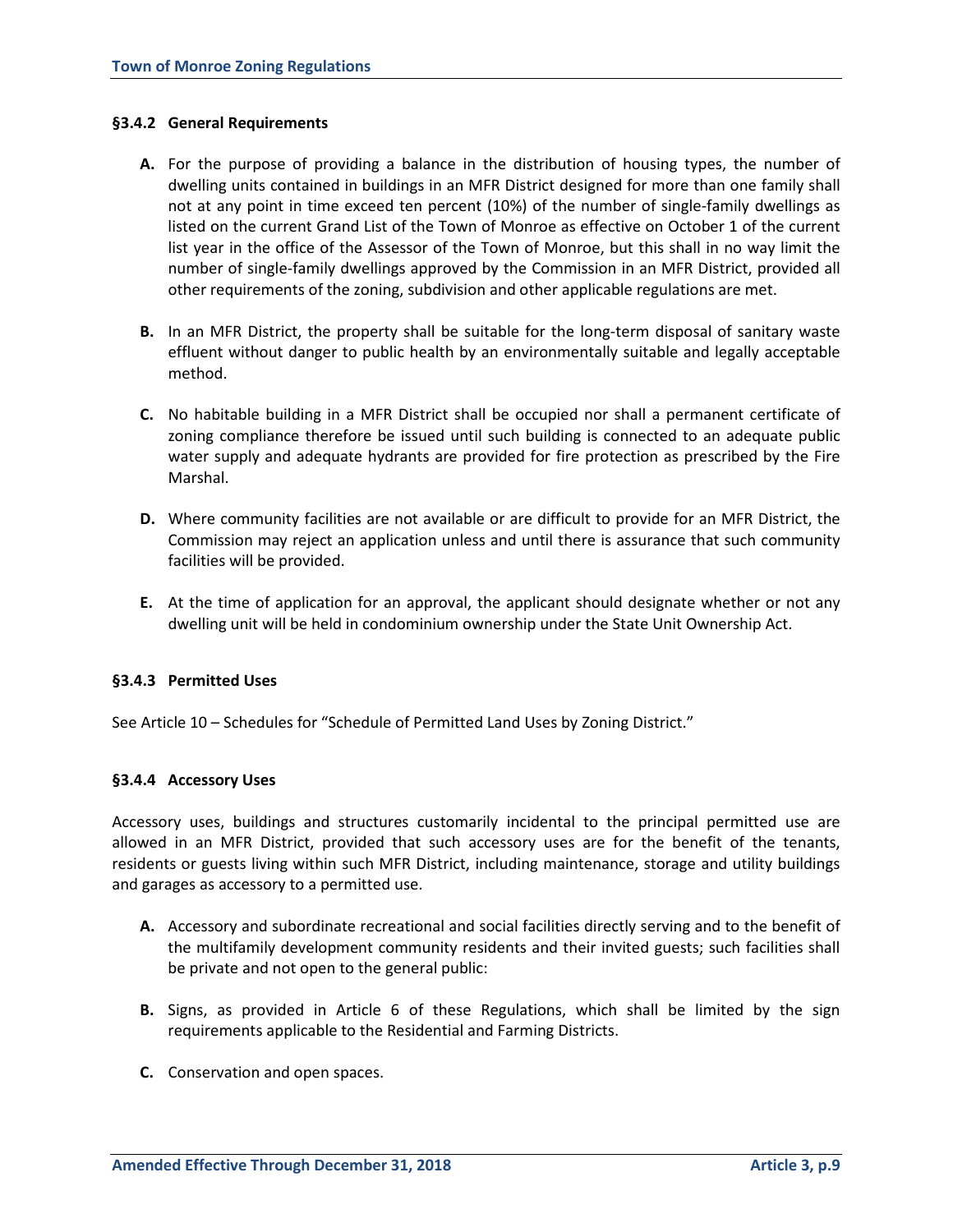**D.** Off-street parking, landscaping, lighting, site utilities and similar site infrastructure improvements as regulated in Article 6 of these Regulations.

#### **§3.4.5 Density and Dimensional Requirements**

### **A. Density**

Subject to the provisions of §3.4.2 above, the total number of dwelling units permitted within an MFR District shall not exceed:

- (1) Attached single-family units: two-and-half (2.5) units per gross acre of the parcel, computed by multiplying the parcel gross acreage by two-and-half (2.5); or
- (2) Detached single-family units: One (1) unit per gross acre of the parcel, computed by multiplying the parcel gross acreage by one (1).

## **B. Minimum Parcel Size**

Minimum parcel size shall be seventy (70) acres under same ownership in a single continuous area, except that when divided by a public street the Commission may approve such MFR District, provided that not less than thirty percent (30%) of the land on one side of the street is dedicated to open space and seventy percent (70%) of the land opposite is open space.

### **C. Frontage**

Such parcel shall have not less than two-hundred (200) feet of frontage on a public highway.

## **D. Setbacks**

No building shall be constructed within one-hundred (100) feet of any adjoining property lines or within fifty (50) feet of any streetline. The land area of such yards shall have landscaped area treatment as provided in Article 7 of these Regulations. No structures, no driveways and no roadways, except where crossing a front yard for street access, and no parking areas shall be permitted in a required yard. Walkways are permitted in a required yard.

#### **E. Height**

No building shall exceed two-and-one-half (2½) stories or thirty-five (35) feet in height. A basement shall not be considered a story.

## **F. Coverage**

The aggregate land area covered by all buildings and other structures shall not exceed twelve percent (12%) of the total area of the parcel.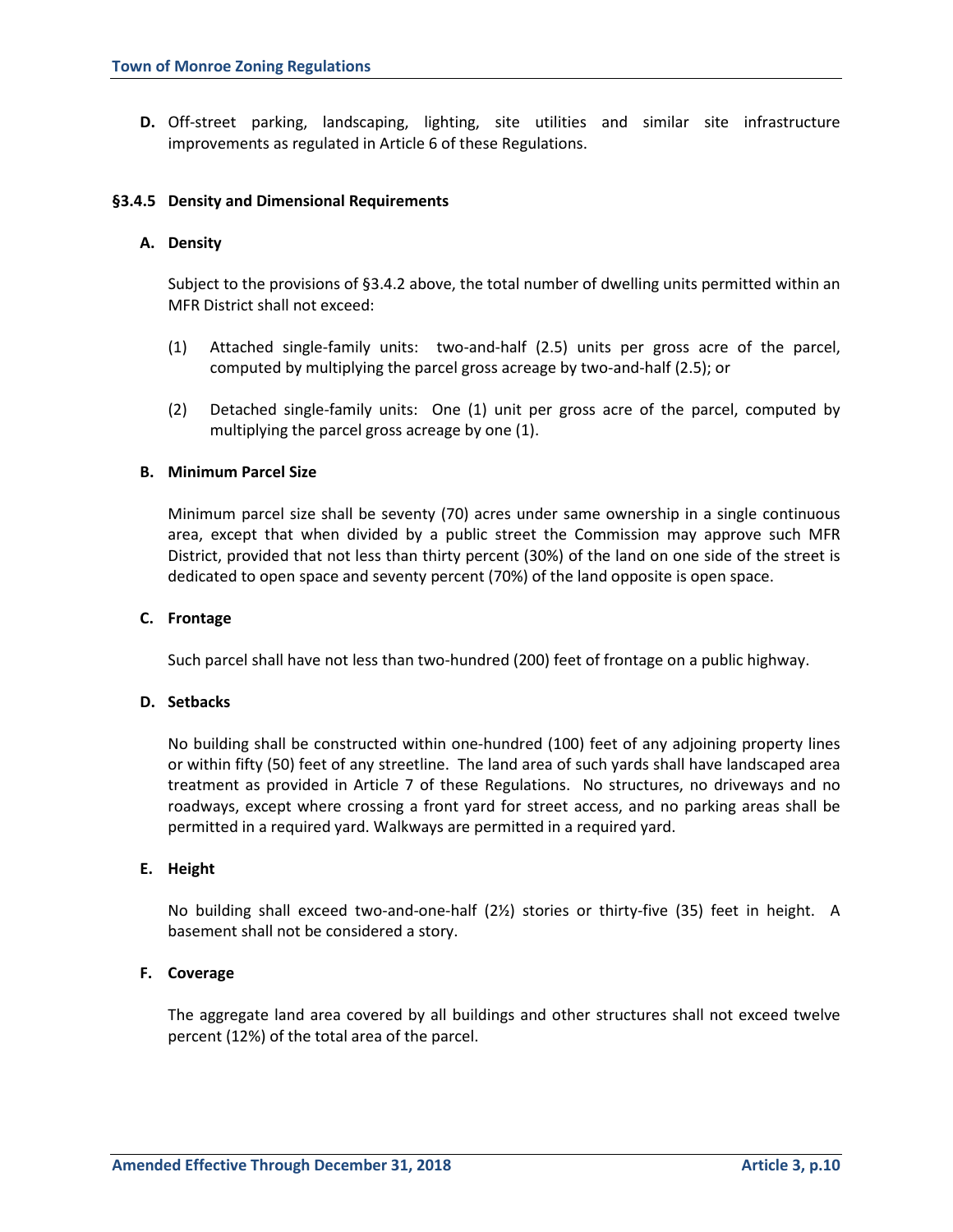## **G. Vertical Unit Design**

In a structure containing two (2) or more dwelling units, there shall be no more than one (1) dwelling unit or portion thereof located above another dwelling unit.

## **§3.4.6 Distribution of Unit Sizes**

- **A.** In buildings containing more than one dwelling unit:
	- (1) At least sixty percent (60%) of the total number of multi-family units shall be limited to one bedroom, with:
		- (a) A maximum of four (4) rooms containing a minimum of nine-hundred-fifty (950) square feet of living area; and
		- (b) A maximum of three (3) rooms containing a minimum of seven-hundred-fifty (750) square feet of living area shall be constructed for a minimum ten percent (10%) of the total number of units.
	- (2) Not more than forty percent (40%) of the total number of multi-family units shall be limited to two (2) bedrooms with a maximum of five (5) rooms containing a minimum of one-thousand-two-hundred (1,200) square feet of living area.
- **B.** "Living floor area" shall be that area within the perimeter walls of the dwelling unit devoted to the exclusive use of the occupant and shall not include balconies, porches or other spaces outside the dwelling unit.

## **§3.4.7 Separation of Units**

- **A.** Not more than six (6) dwelling units shall be contained within the enclosing walls of a building, but this shall not prevent the use of a garage or carport structure from connecting two (2) buildings provided that the opposing wall has no windows. Walls with windows in a building shall not be less than twenty (20) feet from an opposing wall without windows and not less than fifty (50) feet from an opposing wall with windows.
- **B.** A garage or carport may be attached to a building wall without windows on the first floor. Where such garage or carport projects beyond the building wall or is detached, the floor area shall not be less than ten (10) feet from any building wall and shall be screened with a fifty percent (50%) solid wall or screening with the top six (6) feet above grade and the bottom not more than two (2) feet above the garage floor level.
- **C.** The scale of buildings shall be compatible with the scale of residential buildings in the town. No building facade shall have a continuous surface exceeding fifty (50) feet in length without a horizontal offset from grade to eaves of at least two (2) feet, and the plane of rooflines shall be similarly broken.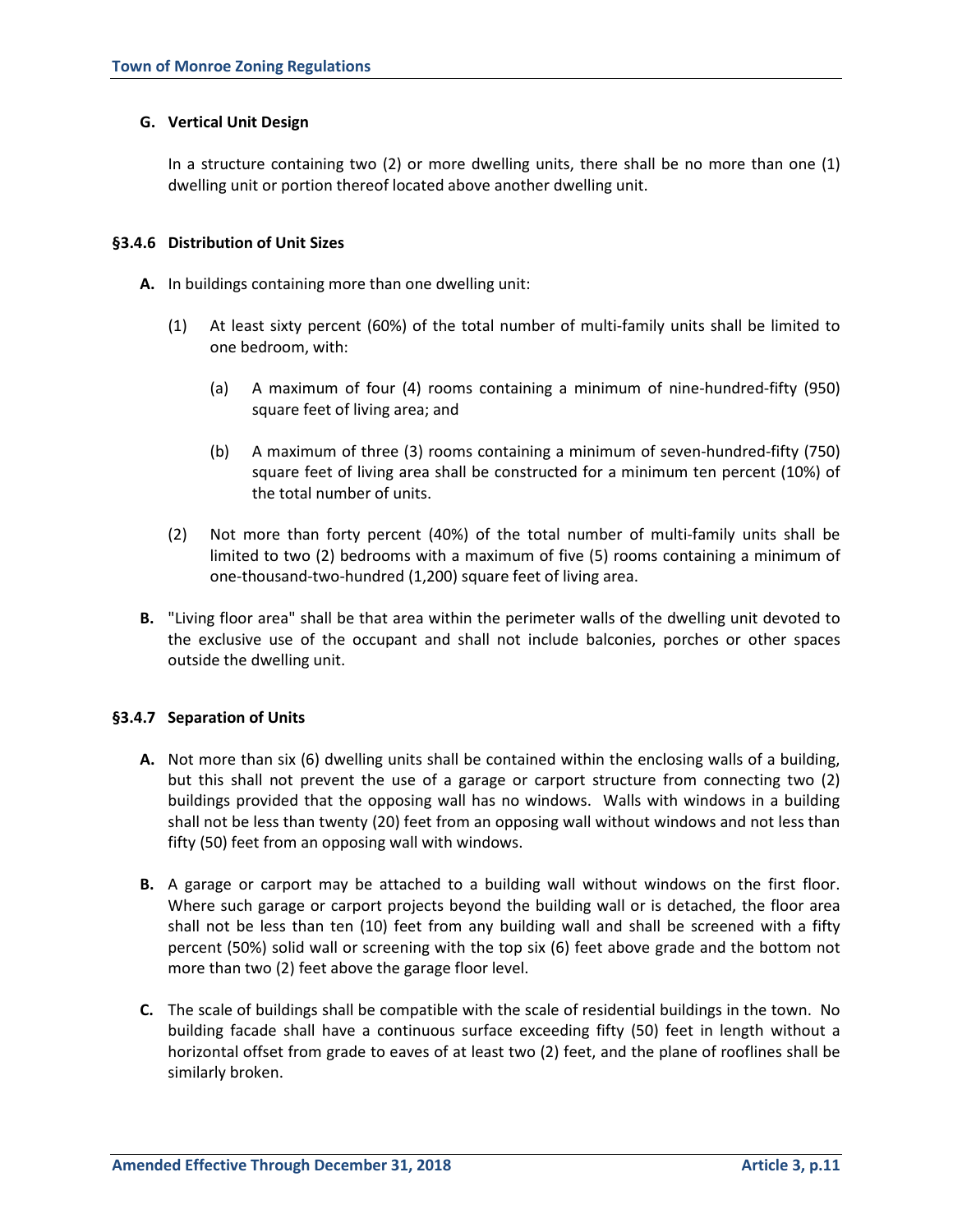### **§3.4.8 Open Space Requirements**

- **A.** Not less than fifty percent (50%) of the gross area of the parcel shall be designated as and shall remain as open space in perpetuity, and such area may be developed only for open space and recreational uses. No less than fourteen percent (14%) of such open space land shall be used for passive recreation, park or playground areas. This open space shall be located where approved by the Commission in accordance with its policy and criteria for the location of open space, shall be dedicated to recreation and open space. Maintenance of said open space shall be the responsibility of the owner of the property if held in single ownership, or of a homeowners' association, if the lots and/or units are sold to individual owners.
- **B.** Open space may be retained in private ownership for the public good by an organization, such as a land trust, provided there is proper assurance that the land will remain as open space.
	- (1) Open space may be retained in private ownership, provided an organization is formed prior to the sale or leasing of any land in an MFR District, consisting of all the landowners therein, each having an undivided interest in and responsibility for the costs of maintenance of all such private open space land.
	- (2) In the case of private open space land developed with recreation facilities, including a golf, swimming or tennis club, the corporation owning such land shall make available to all residents of an MFR District such recreational facilities, subject, as applicable, to payment of normal fees or charges by persons using such facilities.
	- (3) No privately owned open space in an MFR District shall be sold or the ownership thereof transferred until after the Town of Monroe has been given the right to purchase such land and any facilities thereon.
	- (4) No special exception approval shall be granted until private open space disposition has been documented in a form satisfactory to the Town Attorney and has been approved by the Commission and filed in the land records of the Town of Monroe.
	- (5) Any recreational open space or passive open space shall be permanently dedicated to such use by appropriate covenants and restrictions so as to prohibit the use thereof for any other purpose whatsoever in perpetuity. Land to be used as public or private open space shall be left in condition for the purpose intended. Wooded and brook areas shall be left natural, where appropriate. All debris and solid waste shall be removed.
	- (6) A site improvement plan shall be prepared for all public and private open space. Except as otherwise permitted in writing by the Commission, there shall be no depositing, dumping or storage of waste or other natural or man-made materials, supplies or equipment on any land designated as open space. No work, farming, gardening, clearing, landscaping, removal or filling shall be done, nor shall the existing natural characteristics of open space land be altered from its original condition, until a site improvement plan, prepared by a competent professional person, has been approved by the Commission.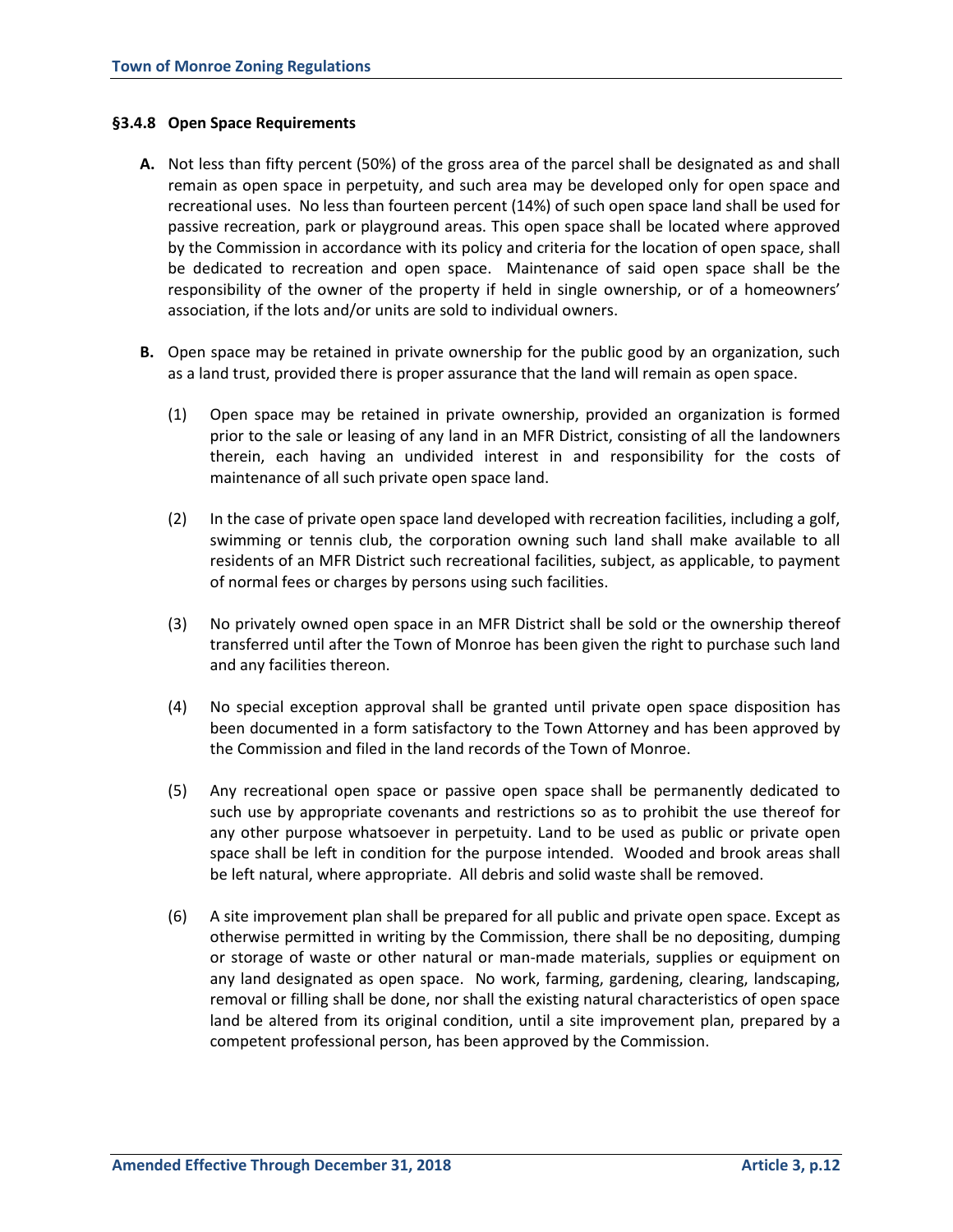## **§3.4.9 Off-Street Parking**

- **A.** Notwithstanding the provisions of Article 6 of these Regulations, parking spaces for not less than two cars per dwelling unit shall be provided off the public streets; at least fifty percent (50%) of such spaces shall be in a garage or in a garage within a residential building.
- **B.** Parking of motor vehicles outdoors shall be limited to operable registered passenger vehicles only, but this shall not limit the parking of other vehicles of residents in a roofed building or structure having solid walls and a garage door. No parking spaces shall be located in a required front yard facing a public street, and all parking spaces visible from a public street shall be screened with landscaping. Parking areas and access driveways or roadways shall be not less than twenty (20) feet from a principal building, except as provided in §3.4.9A of these Regulations. Parking areas containing more than 40 car spaces shall have two access driveways. Parking areas shall have a permanent all-weather surface, be properly drained, provide for stormwater quality control, include line striping and comply with the requirements set forth in Article 6 of these Regulations.
- **C.** Not more than twenty (20) dwelling units or more than forty (40) off-street parking spaces will be permitted off a permanent public dead-end street or on a private dead-end street or driveway on the lot.

## **§3.4.10 Utilities and Improvements**

#### **A. Water Supply**

- (1) Water from a public utility source shall be installed, including all pump station or valve pressure reduction equipment, hydrant and supply system appurtenances, without cost to the Town, to serve all buildings requiring same in an MFR District, in conformance with the rules and regulations of the utilities having jurisdiction.
- (2) Adequate water pressure shall be provided to address all local, State and Federal requirements for domestic pressure and fire suppression.

#### **B. Sewerage System**

(1) All buildings shall be served by an environmentally suitable sanitary waste treatment and disposal system that conforms to all applicable requirements of local, State and Federal law and shall be certified by a Connecticut licensed professional engineer. The sanitary waste treatment and disposal system must be approved for construction by all relevant Federal, State and local authorities prior to the issuance of the written zoning certification needed for a building permit. All necessary permits for the discharge of wastewater shall be obtained and presented to the Commission or its authorized agent prior to the issuance of a final Zoning Certificate of Compliance or Certificate of Occupancy.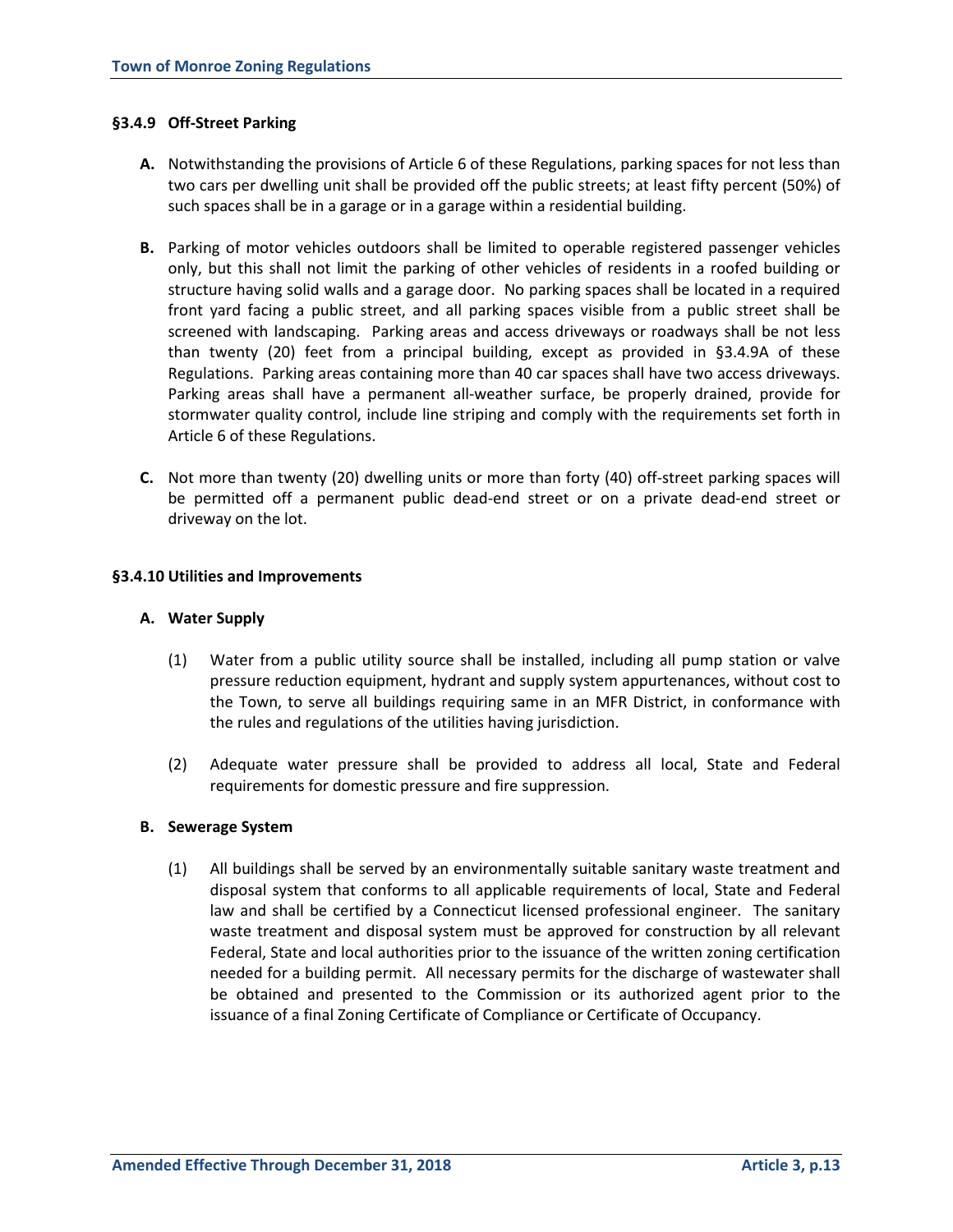- (2) Statement of ownership. A statement of ownership of the sewerage system and treatment plant shall be filed in Monroe Land Records, the office of the Town Planning and Zoning Department, and the Town of Monroe Water Pollution Control Authority. At any time said ownership changes, a revised statement of ownership noting said changes shall be filed with the above offices.
- (3) The system shall be operated and maintained at the expense of the owner(s) of said system. This includes all costs of material, engineering, consultants, labor (full salaries, including all fringe benefits) and any other associated costs. All costs are the sole expense of the owner and none shall be the obligation of the town.
- (4) In the case where there is a community septic system serving more than one building, the community septic system must meet all the requirements of State of Connecticut General Statutes, §7-245 through §7-273u, as amended, and the regulations and requirements of the Monroe Water Pollution Control Authority. An agreement for use of the community septic system shall be executed and recorded in the Monroe Land Records prior to the issuance of a Certificate of Zoning Compliance for Building Permits.

## **C. Sidewalks**

Sidewalks shall be provided, as required by the Commission, to assure safe pedestrian travel between buildings and from buildings to off-street visitor parking, recreational or community facilities, mail delivery pickup facilities, and to bus stops.

### **D. Trash Collection and Removal**

- (1) Trash collection points and/or trash storage areas within enclosed individual garages, or similar areas, shall be provided throughout the site in locations and enclosures approved by the Commission and shall be shown on the Site Plan of development.
- (2) Dumpsters shall be appropriately enclosed and screened.
- (3) Collection points shall be regularly maintained and kept free of all loose and/ or accumulated material. Receptacles for deposit shall be kept tightly closed at all times to minimize the effect on public safety and health.
- (4) Maintenance and removal of trash and garbage shall be the sole responsibility of the owners, or their designated representative, however, in no case shall removal by a refuse collector, duly licensed, take place on a frequency of less than once a week. Methods of collection and removal shall be subject to regular inspection by the Health Department of the Town of Monroe.
- (5) Provisions for recycled materials shall be included in trash collection points where applicable and shall comply with all of the other requirements of trash removal.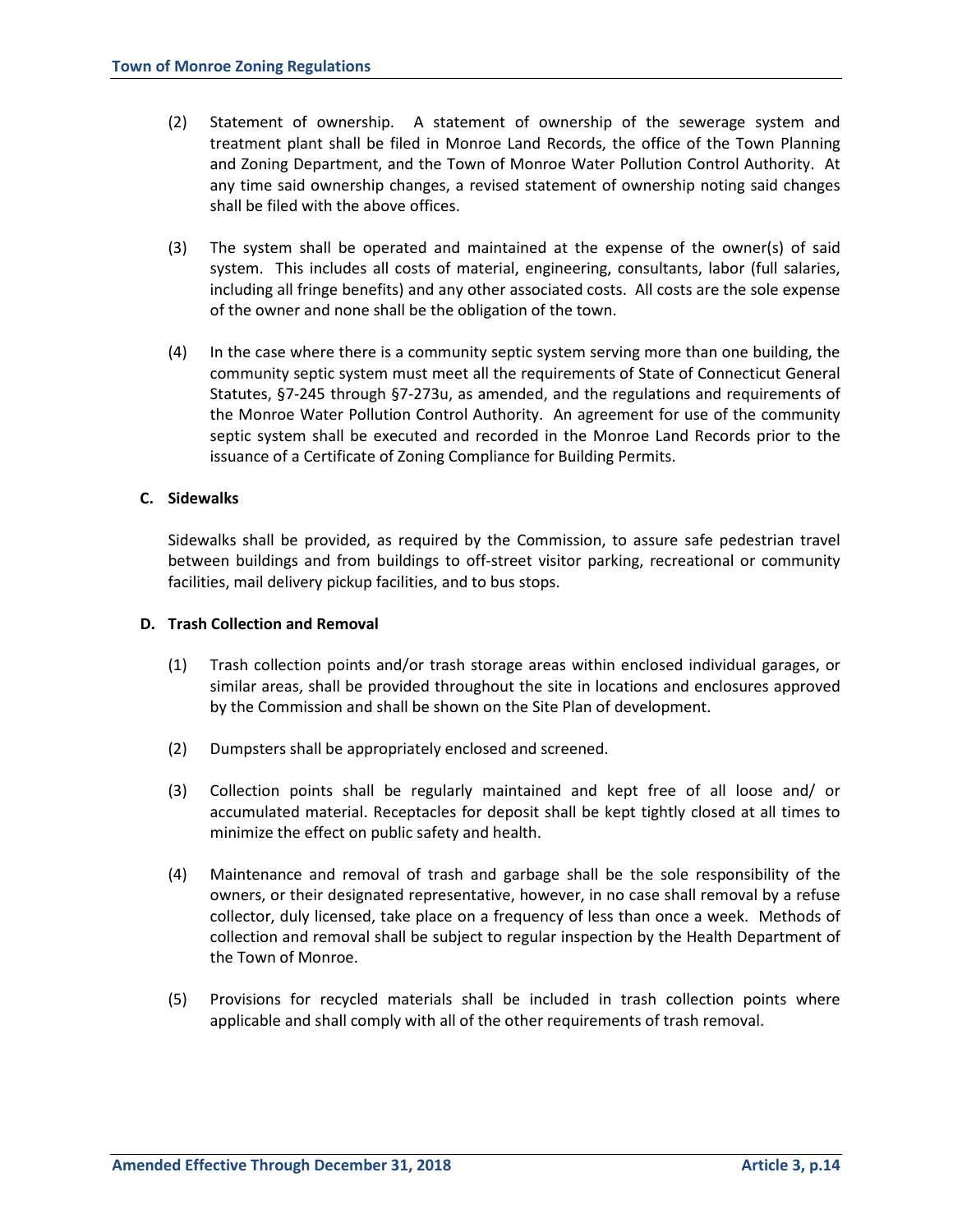## **E. Mailboxes**

Mailbox delivery structures/facilities and adequate access for mail pick-up shall be provided in a location(s) approved by the Commission and shall be shown on the Site Plan.

## **§3.4.11 Statement of Satisfactory Completion**

Upon completion of all construction including sanitary sewer systems, storm drainage, roads, parking buildings, structures and recreational facilities, the owner/developer shall provide the Commission, the Town Engineer and the Water Pollution Control Authority, when applicable, with the following:

- **A.** Reproducible "As-Built" plans of all improvements in a form satisfactory to the Town Planner and Town Engineer.
- **B.** Copies of all permits and/or documentation issued by or submitted to any and all governmental agencies and officials in connection with the review or approval of the sanitary waste treatment and disposal system, including but not limited to "As-Built" plans, including certifications of State of Connecticut licensed professional engineer(s), licensed land surveyors, licensed architects, licensed landscape architects and/or other licensed professional where applicable.

## **§3.4.12 Approval and Execution**

- **A.** In order to ensure the orderly development by staging construction of an MFR District over a period not to exceed five years, the Commission may limit the number of building permits issued in one year to not over one-third (1/3) of the total number of units approved in the overall Site Plan.
- **B.** The Commission's approval of a proposed MFR District shall be treated solely as an approval of the concept shown on the Site Plan submitted with the application. The approval shall not be deemed to authorize the construction of any improvements shown on the Site Plan. Neither the Commission nor its authorized agent shall issue the written certification necessary for the issuance of a building permit until the applicant has submitted adequate documentation that the proposed sanitary waste treatment and disposal system, water supply and other utilities have been approved by all governmental agencies or authorities having jurisdiction thereof.

# **§3.5 Age Restricted Residence (ARR) District**

## **§3.5.1 Application of Provisions**

The standards, regulations and requirements as set forth in §3.5 shall apply to the use of land, buildings and other structures, and the location and bulk of buildings and other structures in any lands classified Age Restricted Residence District (ARR) District.

**A.** An ARR District shall be established only in an area where the uses meet the following conditions: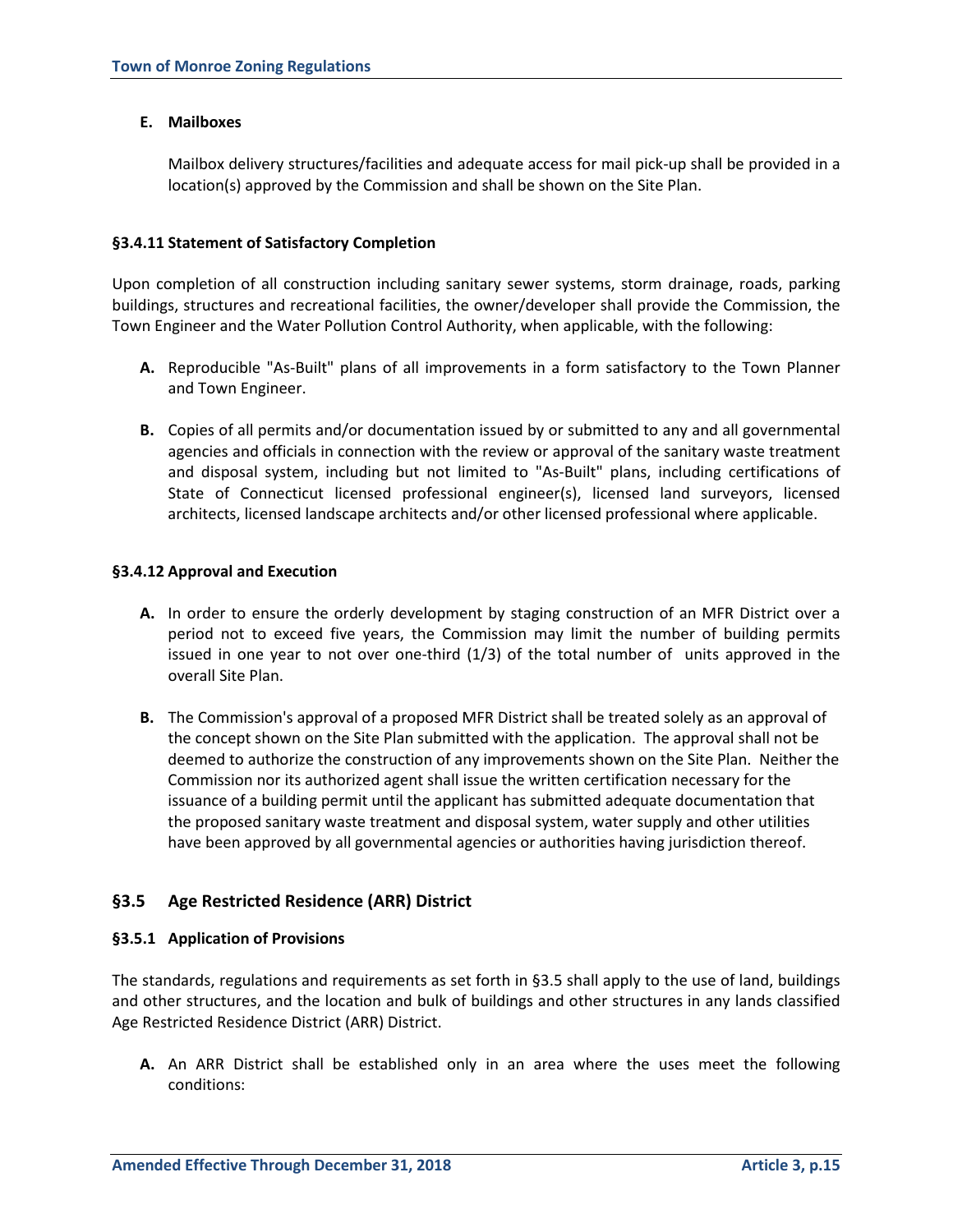- (1) Will have no significant detrimental impact on the environment.
- (2) Will have a water supply provided by the utility franchised to serve the area.
- (3) Will be established only from lands presently zoned Residential and Farming (RF-1, RF-2 and RF-3 District), which lands shall upon rezoning be required to be a single contiguous lot owned in fee simple with frontage as required herein on a Major Arterial, Minor Arterial or Collector Road as identified in the 2010 Monroe Plan of Conservation and Development, as may be amended from time to time.
- **B. Relation to Connecticut General Statutes.** The Unit Ownership Act, Chapter 825 of the Connecticut General Statutes shall continue to govern residential condominiums in the Town of Monroe created prior to 1984, except to the extent Chapter 828 of the Connecticut General Statutes prevail as set forth therein or as may be amended from time to time.
- **C.** For the purpose of this regulation, "age restricted" shall be a deed restricted dwelling unit where one or more of the occupants is fifty-five (55) years of age or older. There shall be no permanent residents eighteen (18) years of age or younger for more than three (3) months in any consecutive twelve (12) month period. Such dwellings shall comply with all State and Federal regulations pertaining to housing for persons fifty-five (55) years and older. All dwelling units shall be restricted in use in accordance with the requirements of these Zoning Regulations by restrictive covenant, the required residential condominium declaration and condominium bylaws. The residential condominium association shall provide evidence to the Town of Monroe Planning and Zoning Department on an annual basis, no later than January  $31<sup>st</sup>$  of each year, compliance with the provisions of this section.
- **D. Ownership.** The ownership of all dwelling units in an ARR District shall be by residential condominium. No permanent Certificate of Zoning Compliance shall be issued until the Commission is in receipt of a copy of the condominium documents for the project, including the Public Offering Statement, Declaration and By-Laws, as approved and recorded in the Monroe Land Records, which documents shall provide provisions limiting occupancy of units to occupancy where one or more occupants is fifty-five (55) years of age or older, provisions establishing a budget to insure maintenance of all private access driveways, parking areas and all buildings, utilities and site improvements on the project and other applicable provisions insuring that all requirements of the ARR District as set forth in these Regulations are adhered to by the dwelling unit owners and condominium association.
- **E. Organization.** Organization of condominium association or unit owners' association shall be pursuant to CGS §47-243A. Such association shall be organized no later than the date the first condominium unit in the residential condominium is conveyed. The membership of the association at all times shall consist exclusively of all condominium unit owners. The association shall have an executive board. The association shall be organized as a business or nonstock corporation, trust, partnership or unincorporated association.
- **F.** No individual condominium unit may be subdivided into two or more units.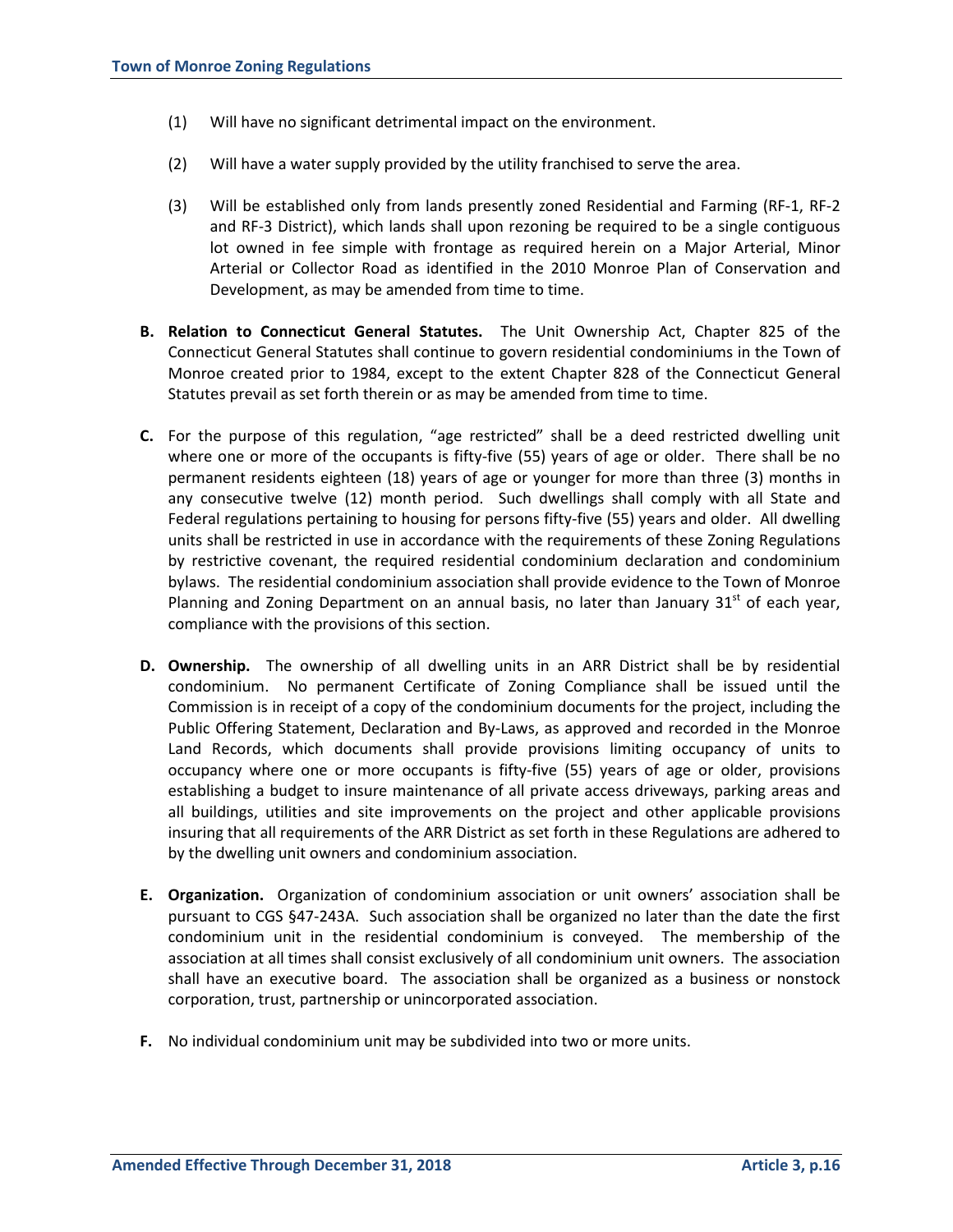- **G. Bylaws.** Bylaws of the condominium association shall:
	- (1) Provide the number of members of the executive board and the titles of the officers of the association.
	- (2) Unless otherwise specified in the residential condominium declaration, provide for election by either the executive board or the unit owners of a president, treasurer, secretary and any other officers of the association the bylaws specify.
	- (3) Specify the qualifications, powers and duties, terms of office and manner of electing and removing executive board members and officers and filling vacancies.
	- (4) Specify the powers the executive board or officers may delegate to other persons or to a managing agent.
	- (5) Specify the officers who may prepare, execute, certify and record amendments to the residential condominium declaration on behalf of the condominium association.
	- (6) Specify a method for amending the bylaws.
	- (7) Contain any provision necessary to satisfy requirements in this chapter or the residential condominium declaration concerning meetings, voting, quorums and other activities of the condominium association.
	- (8) Provide for any matter required by the law of the State of Connecticut and Town of Monroe, which is not inconsistent thereto, to appear in the bylaws of organizations of the same type as the association.
	- (9) Provide for the establishment, publishing and adherence to policies and procedures that demonstrate clear intent and implementation of providing for housing for persons fiftyfive (55) years or older. Proposed residents must be required to sign a notarized affidavit and present verification of their age.
	- (10) Contain procedures and policies for the verification of the age restricted occupancy of individual condominium units.
	- (11) Subject to the residential condominium declaration, the bylaws may provide for any other necessary or appropriate matters including matters that could be adopted as a rule or regulation of the residential condominium.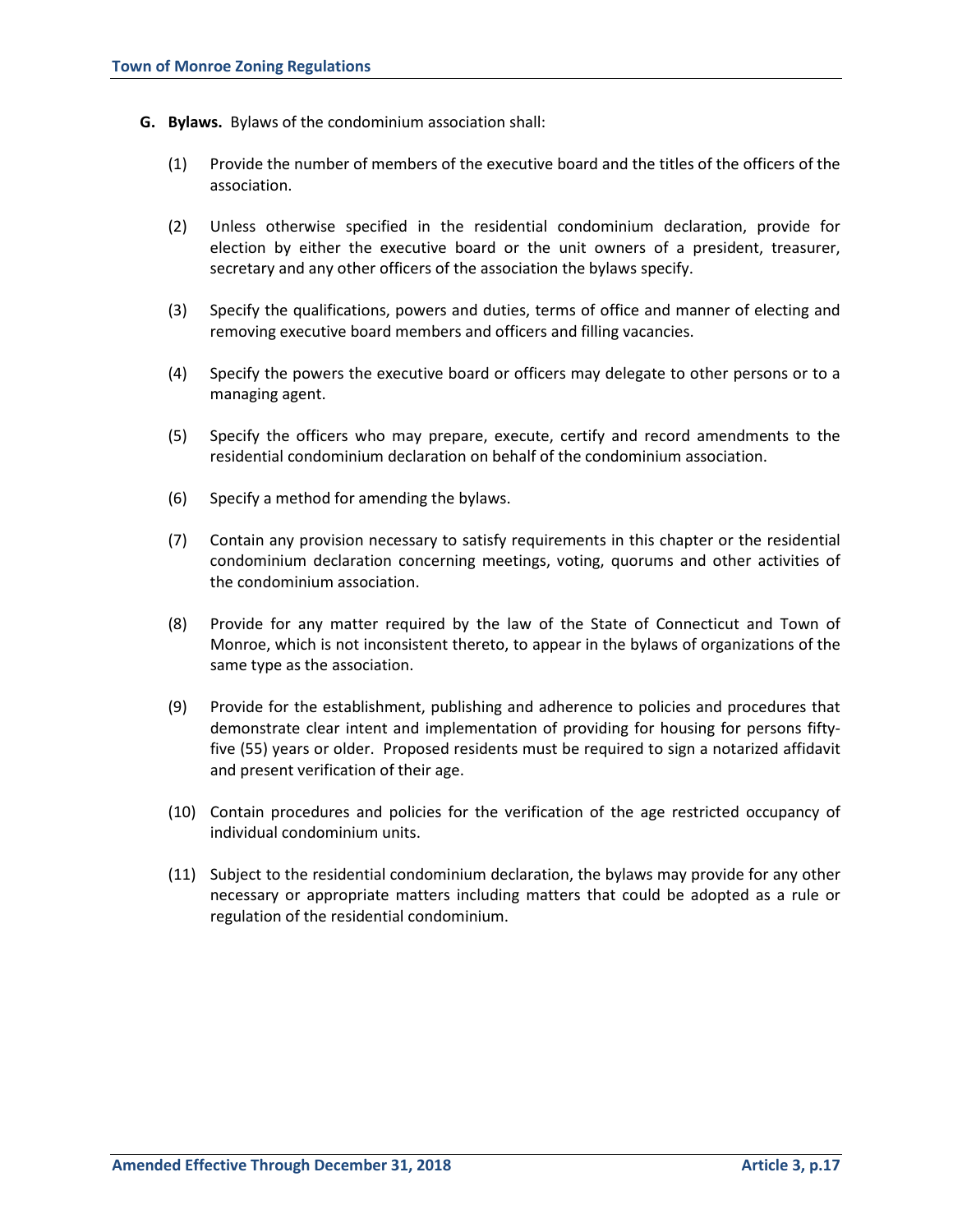### **§3.5.2 General Requirements**

- **A.** For the purpose of providing a balance in the distribution of housing types throughout the Town, the total number of permitted age restricted dwelling units within all areas in the Town zoned ARR District shall not at any point in time exceed six percent (6%) of the total number of single-family dwellings within the combined RF-1, RF-2 and RF-3 Districts, as listed on the current Grand List of the Town of Monroe as effective on October 1 of the current list year in the office of the Assessor of the Town of Monroe at the time an application is filed with the Commission.
- **B.** No habitable building in an ARR District shall be occupied nor shall a permanent certificate of zoning compliance be issued until such building is connected to an approved and operational adequate water supply, sewage disposal system, central utilities, and adequate fire protection measures are installed and operational as prescribed by the Fire Marshal.

## **§3.5.3 Permitted Uses**

See Article 10 – Schedules for "Schedule of Permitted Land Uses by Zoning District."

## **§3.5.4 Accessory Uses**

- **A.** Accessory maintenance and utility uses, buildings and structures customarily incidental to the principal use provided such accessory uses are for the benefit of the residents living within the related ARR District development property.
- **B.** Signs, as provided in Article 6, which shall be limited by the sign requirements applicable to residential and farming districts.
- **C.** A caretaker residence, which residence shall count as one of the total dwellings permitted but is not subject to the age restrictions. Said dwelling shall contain a maximum of three (3) bedrooms and shall be designed and located to be integral with the age restricted dwellings.
- **D.** Indoor and outdoor passive and active recreation facilities solely for the residents of the particular ARR District development and their guests, including such facilities as a swimming pool, racquet sport court, clubhouse or meeting room, pavilion, gazebo or other similar condominium association community center facility.
- **E.** Off-street parking, landscaping, lighting, site utilities and similar site infrastructure improvements as regulated in Article 6 of these Regulations.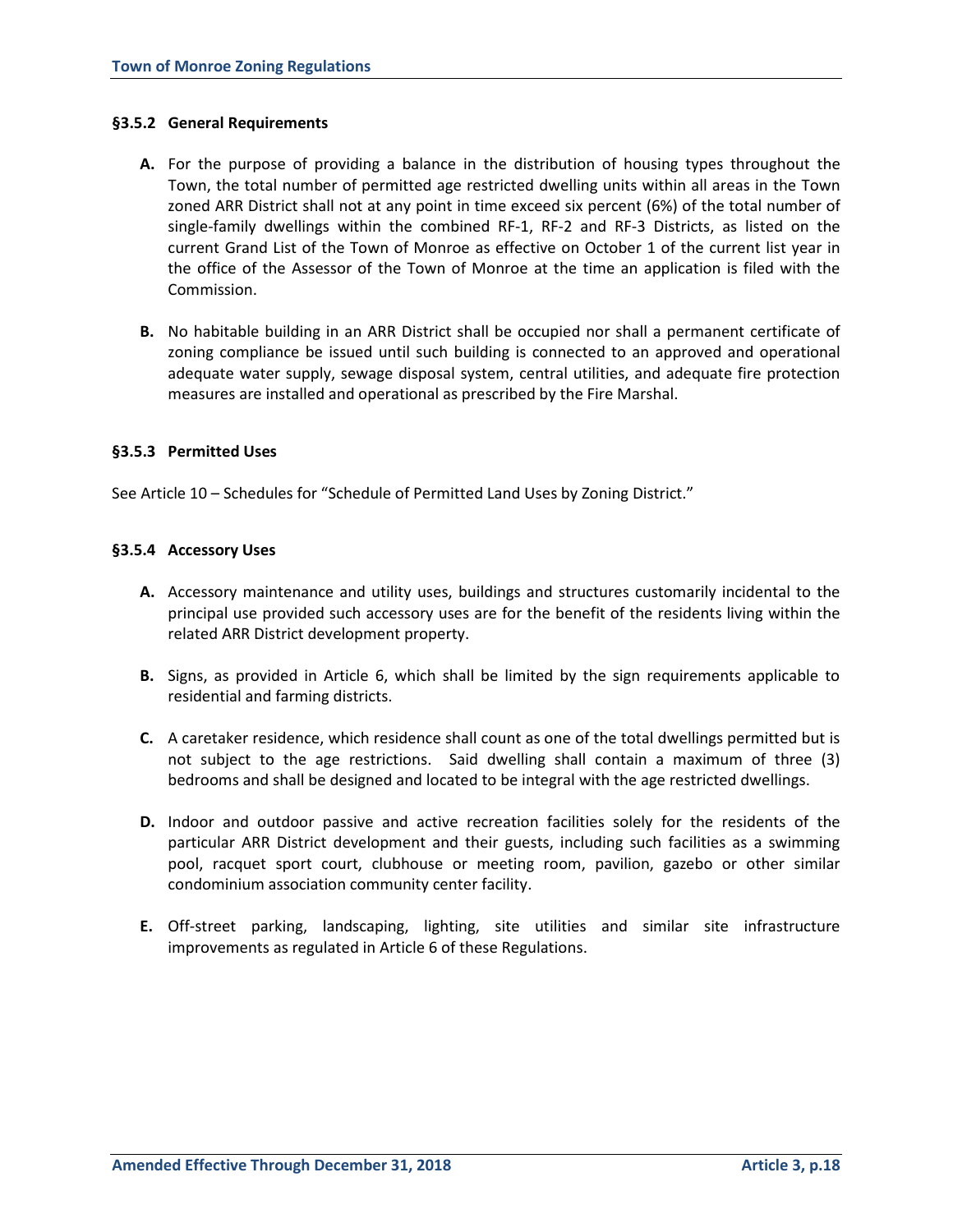### **§3.5.5 Density and Dimensional Requirements**

## **A. Density**

- (1) Attached age restricted dwellings. Subject to the provisions of §3.5.2A above, the total number of attached age restricted dwelling units permitted within an ARR District development shall not exceed five (5) units per gross acre of the parcel, computed by multiplying the parcel gross acreage by five (5).
- (2) Detached age restricted dwellings. Subject to the to the provisions of §3.5.2A above, the total number of detached age restricted dwelling units permitted within an ARR District development shall not exceed two (2) units per gross acre of the lot, computed by multiplying the parcel gross acreage by two (2).

## **B. Minimum Lot Area**

Minimum lot area shall be not less than ten (10) acres contained within a single contiguous feesimple lot.

## **C. Minimum Lot Frontage**

Such lot shall have not less than one-hundred twenty-five (125) feet-of street frontage on a public highway as set forth in §3.5.1(A)(3) above.

## **D. Setbacks**

(1) **Minimum setbacks.** No building or structure shall be constructed except in conformance with the following minimum standards:

| <b>Minimum Standard</b>       | <b>Attached Dwellings</b> | <b>Detached Dwellings</b> |
|-------------------------------|---------------------------|---------------------------|
| <b>Front Yard</b>             | 50 feet                   | 50 feet                   |
| Side Yard                     | 100 feet                  | 50 feet                   |
| Rear Yard                     | 100 feet                  | 50 feet                   |
| From Internal Access Driveway | 25 feet                   | 25 feet                   |
| From Sidewalk Dwelling Side   | 20 feet                   | 20 feet                   |

#### **Age Restricted Residence District Minimum Setbacks**

- (2) The lands within the minimum required setback yard areas shall have a landscape treatment as required in §6.2 of these Regulations, including an adequately maintained landscape buffer from adjoining properties.
- (3) No access driveway or walkway, except crossing to provide access to the abutting public street, and no building, structure or parking area shall be permitted in a required minimum front yard.
- (4) In no case shall parking be permitted within twenty-five (25) feet of a side or rear property line or a required minimum landscape buffer area, whichever is greater.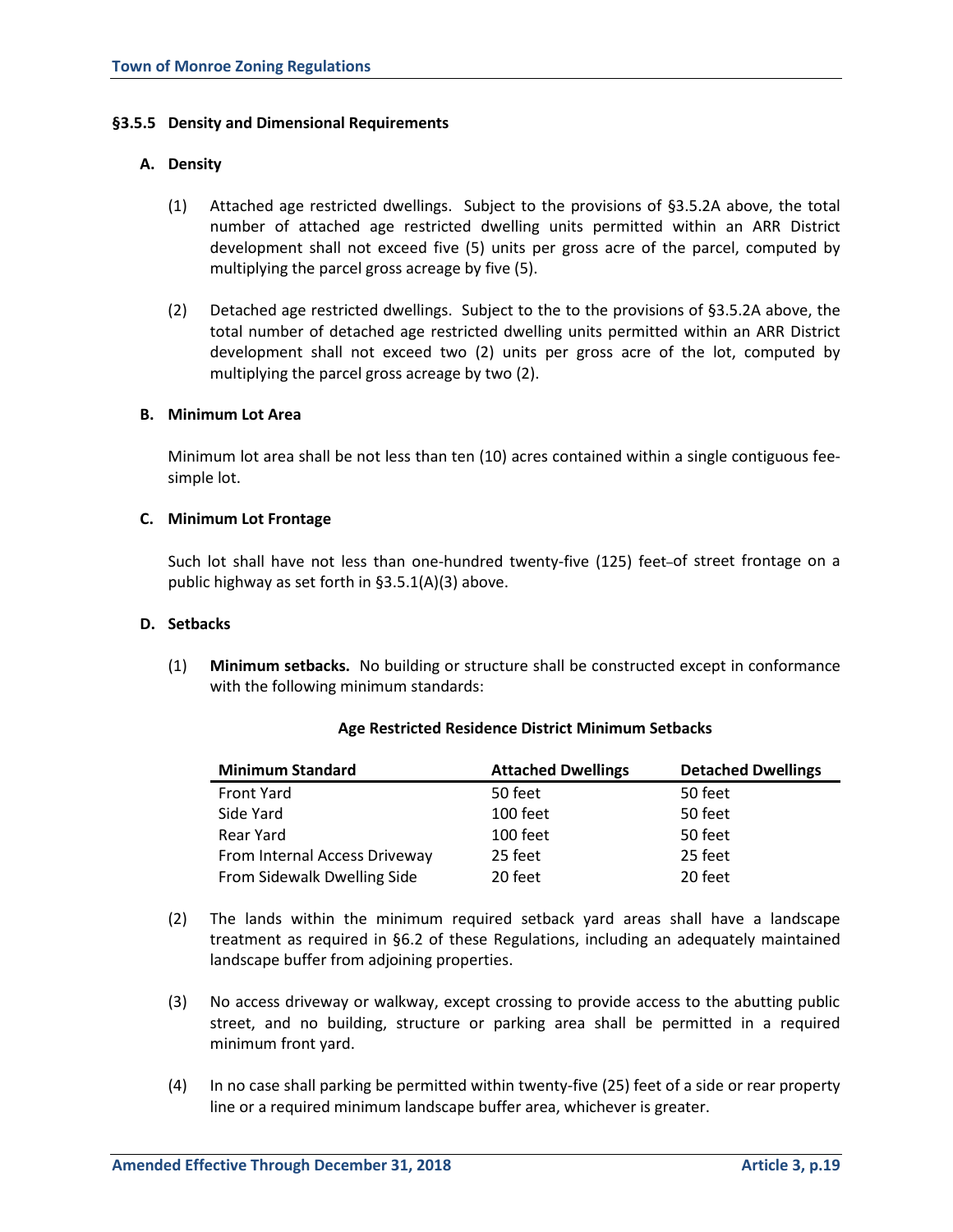- (5) Subsurface sewage disposal systems may be located in a required setback area, subject to the following:
	- (a) All applicable landscape buffer requirements shall be provided, except the Commission may permit an encroachment into a required landscape buffer provided it can be shown that such encroachment is the minimum necessary and an alternative landscape buffer plan is provided to offset any such encroachment.
	- (b) Notwithstanding Subsection (a) above, a minimum setback of 10 feet from any property line shall be provided.

## **E. Height**

No building or structure shall exceed two-and-one-half (2½) stories or thirty-five (35) feet in height.

## **F. Coverage**

- (1) Building coverage. The aggregate land area covered by all buildings and other structures shall not exceed fifteen percent (15%) of the total area of the lot.
- (2) Site Coverage. The aggregate land area covered by all buildings, structures and other impervious surfaces shall not exceed thirty-five percent (35%) of the total area of the lot.

#### **§3.5.6 Floor Area**

- **A. Age restricted attached dwelling units.** A minimum net floor area (living space) per age restricted attached dwelling unit shall not be less than the following:
	- (1) Studio/Efficiency Unit: Five-hundred (500) square feet.
	- (2) One-Bedroom Unit: Seven-hundred-fifty (750) square feet.
	- (3) Two-Bedroom Unit: One-thousand (1,000) square feet.
- **B. Age restricted detached dwelling units.** A minimum gross floor area (living space) per age restricted detached dwelling unit shall not be less than one-thousand (1,000) square feet, nor contain more than three (3) bedrooms each.
- **C.** "Floor area (living space)" shall not include unfinished interior spaces or garages or exterior balconies, porches, decks or other spaces outside the individual dwelling unit.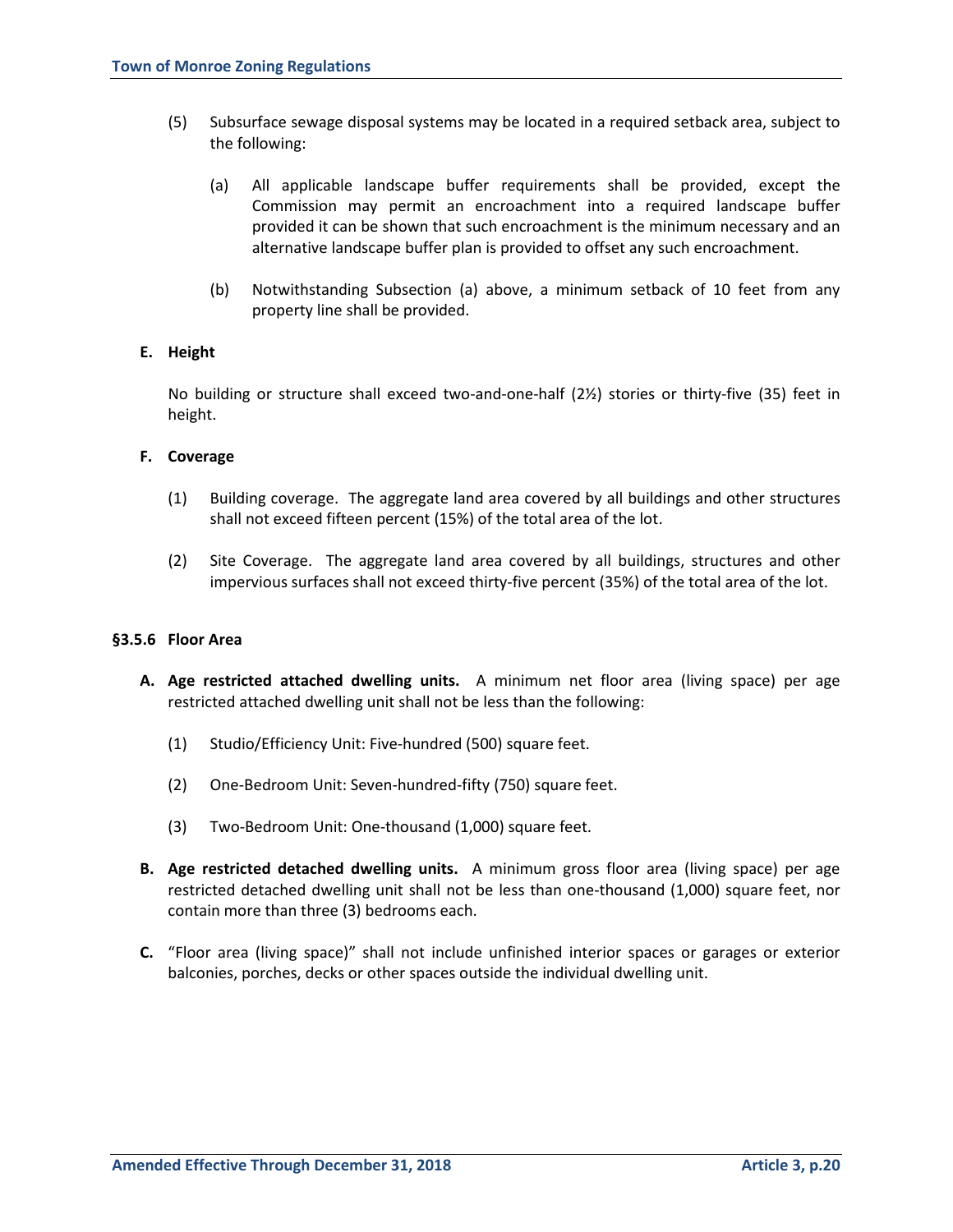## **§3.5.7 Separation of Units**

#### **A. Age restricted attached dwelling units.**

- (1) Not more than six dwelling units shall be contained within the enclosing walls of a single building.
- (2) The minimum separation distance between buildings shall be thirty-five (35) feet.
- (3) Each individual dwelling unit shall have its own separate entrance/exit leading directly to the outside. No more than two such entrances/exits shall be within thirty (30) feet of each other.
- **B. Age restricted detached dwelling units.** The minimum separation distance between principal buildings shall be thirty-five (35) feet as measured from the closet point of each building, except certain architectural features as set forth in §1.9.9(B)(1), (2) and (3) of these Regulations may project a maximum of two (2) feet into said separation area.
- **C.** The architectural design, scale and mass of buildings and structures, including materials, colors, rooflines and elevations shall be compatible with the design, character and scale of residential buildings in the town. No building facade shall have a continuous surface exceeding fifty (50) feet in length without a horizontal offset from grade to eaves of at least two feet.
- **D.** All buildings and structures shall be designed and grouped in such a manner as to provide adequate light, air, ventilation and privacy for all habitable rooms and exterior extensions of the interior living area such as balconies, porches, decks and patios.
- **E.** Buildings shall be designed to be compatible with the functions that they will perform, in relationship to existing topography and to minimize adverse visual effects on the surrounding area.
- **F.** All mechanical equipment and refuse/recycling containers shall be screened from view. Individual refuse/recycling facilities shall be stored within a structure except on day of pickup. Centralized refuse/recycling collection areas shall be maintained and conveniently located for all groups of units. The collection areas shall be properly enclosed, screened and supplied with all covered receptacles.
- **G.** A centralized mailbox location and structure shall be provided with sufficient parking or automobile standing area separated from the internal access driveway by a landscaped island traffic control islands or other similar buffer.

#### **§3.5.8 Off-Street Parking**

**A.** Off-street parking for age restricted attached and detached dwellings units shall be provided in accordance with the standards contained in Article 6 of these Regulations.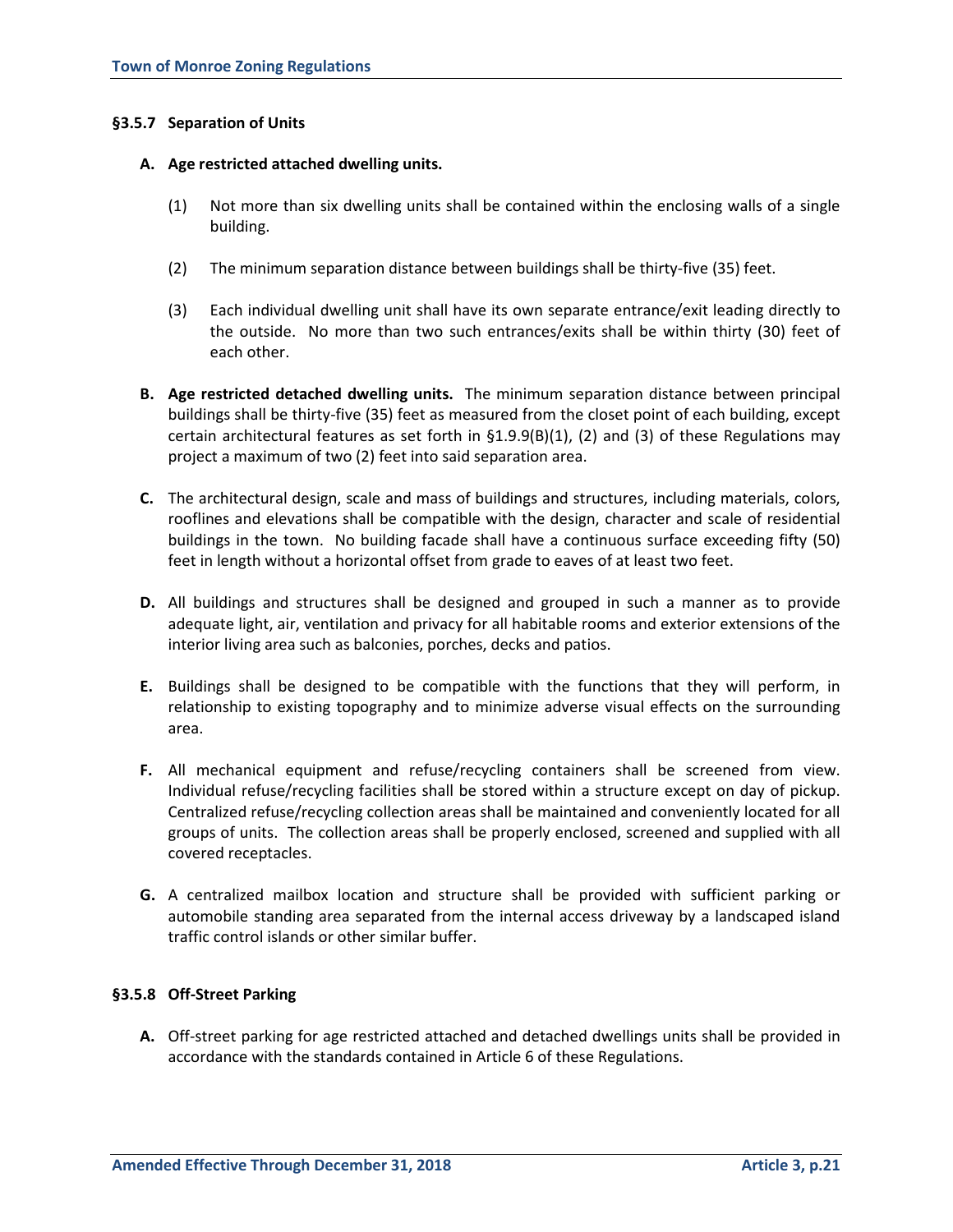- **B.** The location of visitor spaces shall be distributed evenly throughout the development to ensure proximity to each dwelling unit.
- **C.** Accessory facilities: the Commission shall require an appropriate number of additional off-street parking spaces for accessory uses, buildings, structures and recreation facilities. Such additional spaces shall be located in direct proximity to said accessory facilities.
- **D.** A minimum of fifty percent (50%) of all minimum required dwelling unit parking spaces shall be in individual or common garages. Garages shall not be converted to living habitable space and no garage shall be configured as a work room, storage area or similar to preclude its use for parking of passenger vehicles. Off-street parking spaces in front of individual dwelling unit garages may be counted as an exterior space. Parking of motor vehicles outdoors shall be limited to operable registered passenger vehicles only.
- **E.** No parking spaces shall be located in a required front yard facing a public street, and all parking spaces visible from a public street shall be screened with fencing and landscaping. There shall be no parking permitted on internal access driveways, curbs, sidewalks or lawn areas. All parking shall be in designated parking spaces as approved by the Commission.
- **F.** Parking areas containing more than forty (40) parking spaces shall have two (2) access driveways. Parking areas shall have a permanent all-weather surface and shall be properly drained with a maximum grade of five percent (5%).
- **G.** On-site parking shall also be in conformance with the requirements set forth in §6.1.13 through §6.1.17 of these Regulations.
- **H.** The parking and storage of recreational vehicles, boats, campers, ATV and other similar vehicles shall comply with the standards of §1.9.2D of these Regulations. The location of any such parking and storage shall be designated on the development plans and approved by the Commission, including the required screening thereof.
- **I.** Maintenance equipment and vehicles if maintained by the ARR development shall be stored and parked in an enclosed building.

#### **§3.5.9 Utilities and Improvements**

#### **A. Water Supply**

- (1) Water for all facilities in an ARR development shall be served by a public utility source.
- (2) Adequate water pressure shall be provided to address all local and federal requirements for domestic pressure and fire suppression.
- (3) All water supply facilities and extension of water mains to the site shall be constructed, maintained and operated at no cost to the Town of Monroe.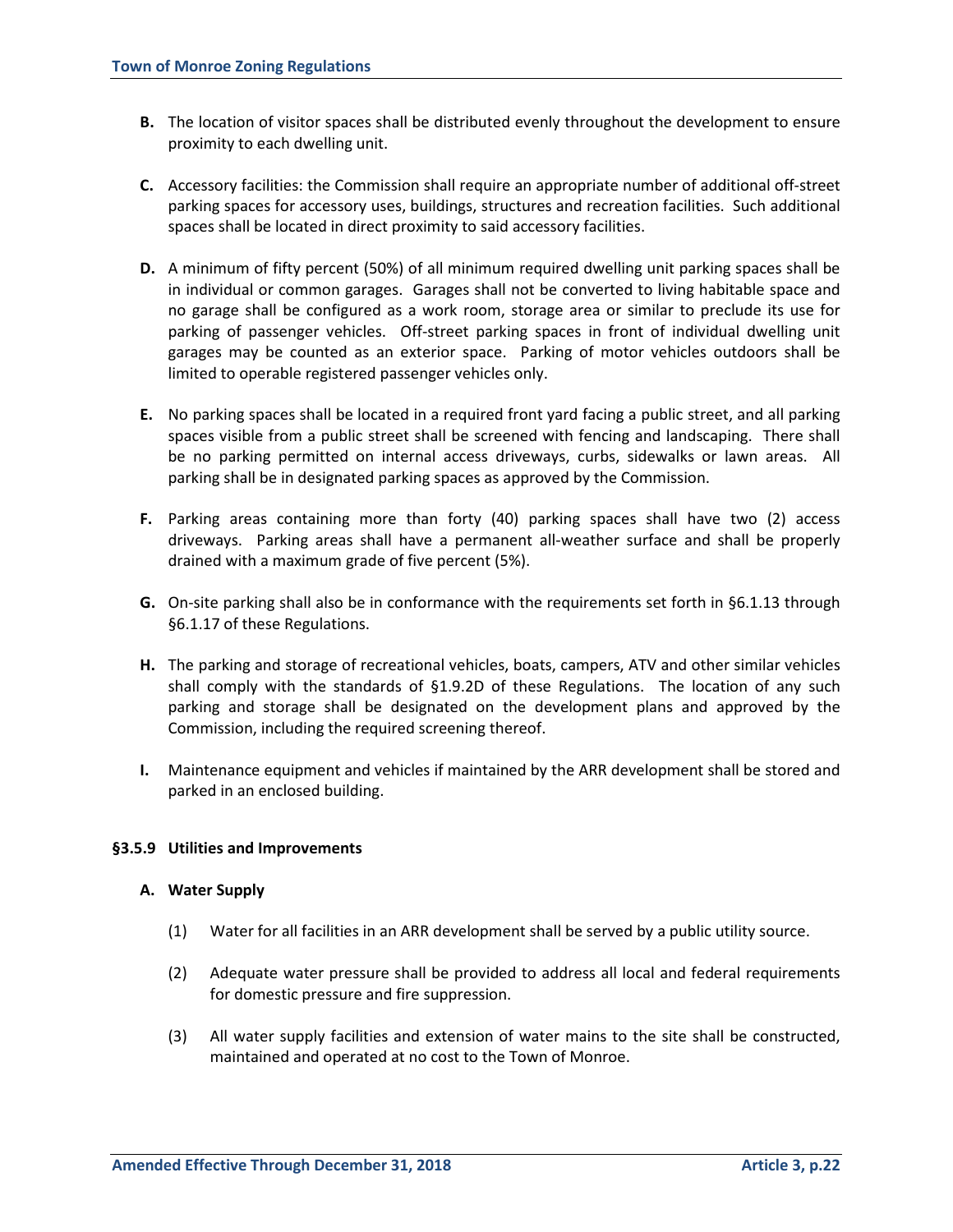### **B. Sewerage System**

- (1) The ARR development shall be served by a Subsurface Sewage Disposal System (SSDS) or an On-site Wastewater Renovation System (OWRS) in conformance with all Federal, State and Local laws, standards and regulations.
- (2) All sewage system facilities shall be constructed, maintained and operated at no cost to the Town of Monroe.
- (3) The SSDS or OWRS shall be owned by the residential condominium association, and as such, the residential condominium association shall be responsible for its operation and maintenance in conformance with all Federal, State and Local laws, standards and regulations. The ownership and responsibility shall be incorporated in the residential condominium declaration.

## **C. Pedestrian Walkways**

- (1) Walkways shall be provided at the Commission's discretion.
- (2) Walkways shall be provided at locations as required and accepted by the Commission, to assure safe pedestrian travel between buildings and from buildings to off-street visitor parking, recreational or community facilities, mail delivery pick-up facilities, bus stops, and other site areas as determined appropriate by the Commission.
- (3) Walkways shall not be pitched at a slope greater than five (5) percent. The use of steps on a sidewalk is prohibited unless an ADA compliant alternate access is also provided.
- (4) Walkways shall have a minimum of five feet clear and unobstructed width.
- (5) Walkways shall be constructed of concrete, pavers set in concrete, or other similar materials (asphalt shall not be permitted), and shall be ADA complaint.
- (6) Cross walks shall be provided at appropriate driveway access intersections and other appropriate locations.

#### **D. Access Driveways**

- (1) There shall be provided a safe and convenient system of internal access driveways, individual unit driveways, parking areas and pedestrian walks, with due consideration given in planning such facilities to the needs of the physically handicapped and aged.
- (2) The access driveways and other related development facilities shall remain private and shall be constructed, maintained and operated at no cost to the Town of Monroe.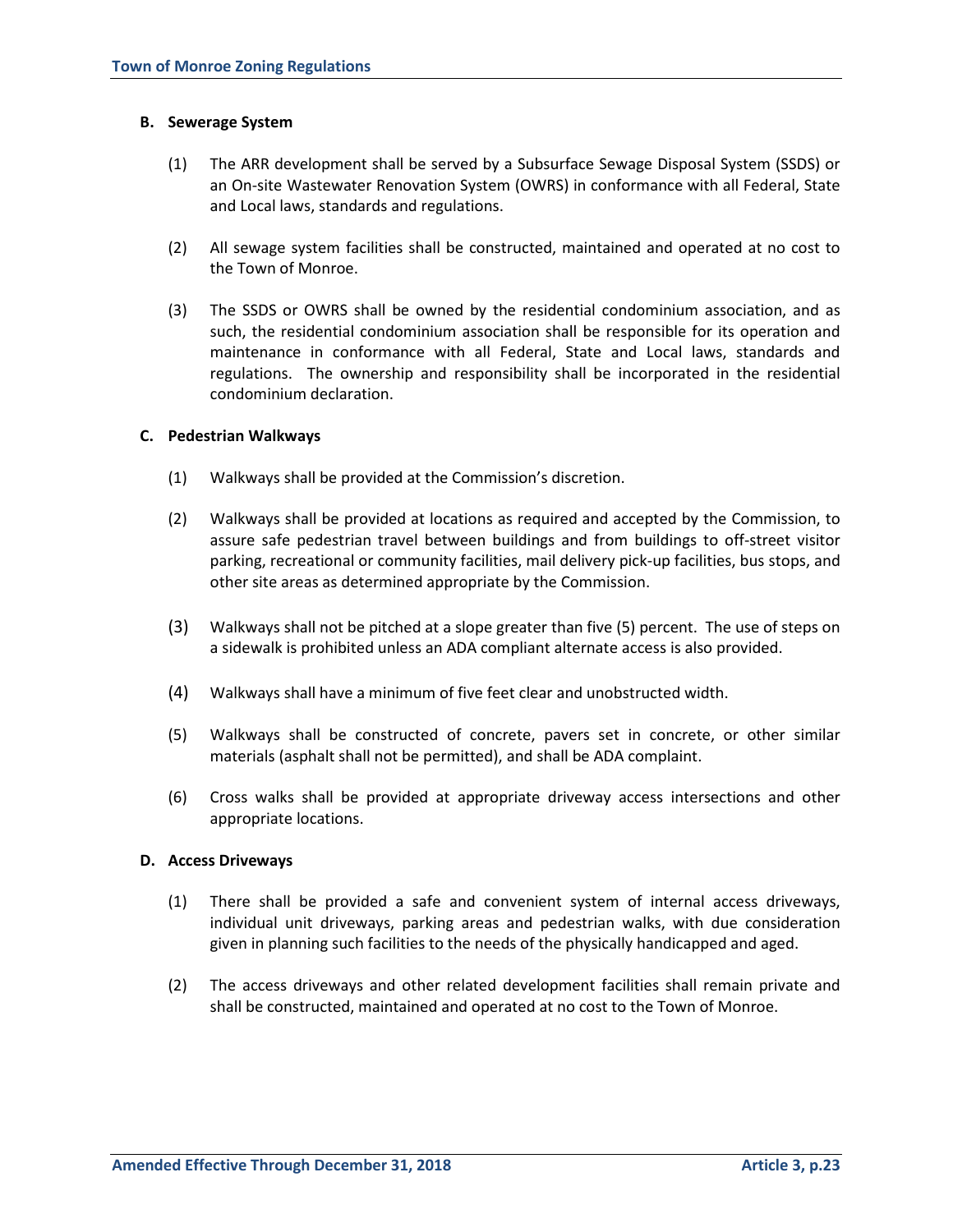- (3) Internal access driveways shall comply with the "commercial" standards set forth in Chapter 260, Driveway Construction of the Code of the Town of Monroe, as amended from time to time. Where an internal driveway intersects with a public highway, there shall be a minimum pavement width of twenty four (24) feet of a wearing surface course consisting of bituminous concrete or equivalent surface treatment in accordance with Town standards for a distance of fifty (50) feet from the intersection.
- (4) Internal access driveway(s) shall be designed for safe and easy circulation of traffic within the development. Driveways shall be laid out with attention to the natural contours of the land and provide easy access for all emergency vehicles.
- (5) No internal access driveway segment shall be greater in length than fifteen hundred (1,500) feet without two (2) internal through access (not a "dead end") driveway connections/alternatives or an emergency accessway. The emergency accessway shall be suitable for use by emergency vehicles. The emergency accessway shall be not less than twenty (20) feet wide throughout its length. The emergency accessway need not be paved with an impervious surface. However, it shall be hard surfaced and accessible by apparatus. The emergency accessway shall be clear and maintained at all times so that there are no impediments to emergency vehicle use. Emergency accesssways shall be specifically approved by the Police and Fire Departments.
- (6) In addition to the standards set forth in Chapter 260, Driveway Construction of the Code of the Town of Monroe, as amended from time to time, the design criteria for internal access driveways shall be in compliance with the Connecticut Department of Transportation 2003 Highway Design Manual, as amended from time to time; the 2004 AASHTO Geometric Design of Highways and Streets, as amended from time to time; and the following design criteria:

| <b>ITEM</b>                                                     | <b>CRITERIA</b>                                                                                                                                                          |
|-----------------------------------------------------------------|--------------------------------------------------------------------------------------------------------------------------------------------------------------------------|
| Speed Limit                                                     | 15 mph (posted with proper signs)                                                                                                                                        |
| Design Speed                                                    | 20 miles per hour                                                                                                                                                        |
| Minimum Horizontal Curve Radius                                 | 80 feet                                                                                                                                                                  |
| Minimum Length of Vertical Curve                                | Length: $8.6(A)$ (A = algebraic difference in grades)                                                                                                                    |
| Minimum Stopping Sight Distance<br>Internal to the Site         | 115 feet                                                                                                                                                                 |
| Minimum Sight Distance at<br>Intersections Internal to the Site | All approach stop controlled: 70 feet<br>Stop control for minor approach:<br>Left Turn: 225 feet<br>Right Turn: 135 feet                                                 |
| Cross Slope                                                     | Three-eighths (3/8) inches per foot.                                                                                                                                     |
| Subbase                                                         | Eight (8) inches of gravel.                                                                                                                                              |
| <b>Base Course</b>                                              | Four (4) inches of processed aggregate.                                                                                                                                  |
| Surface Course                                                  | Three (3) inches of asphalt in two (2) courses.                                                                                                                          |
| Guide Rail                                                      | Per guidelines set forth in the State Traffic Manual, as updated; per<br>Best Management Practices; and per Town of Monroe Standard No. 1<br>"Typical Roadway Sections." |
| Shoulder                                                        | Three (3) foot stabilized area adjacent to pavement with a half $(1/2)$<br>inch per foot slope.                                                                          |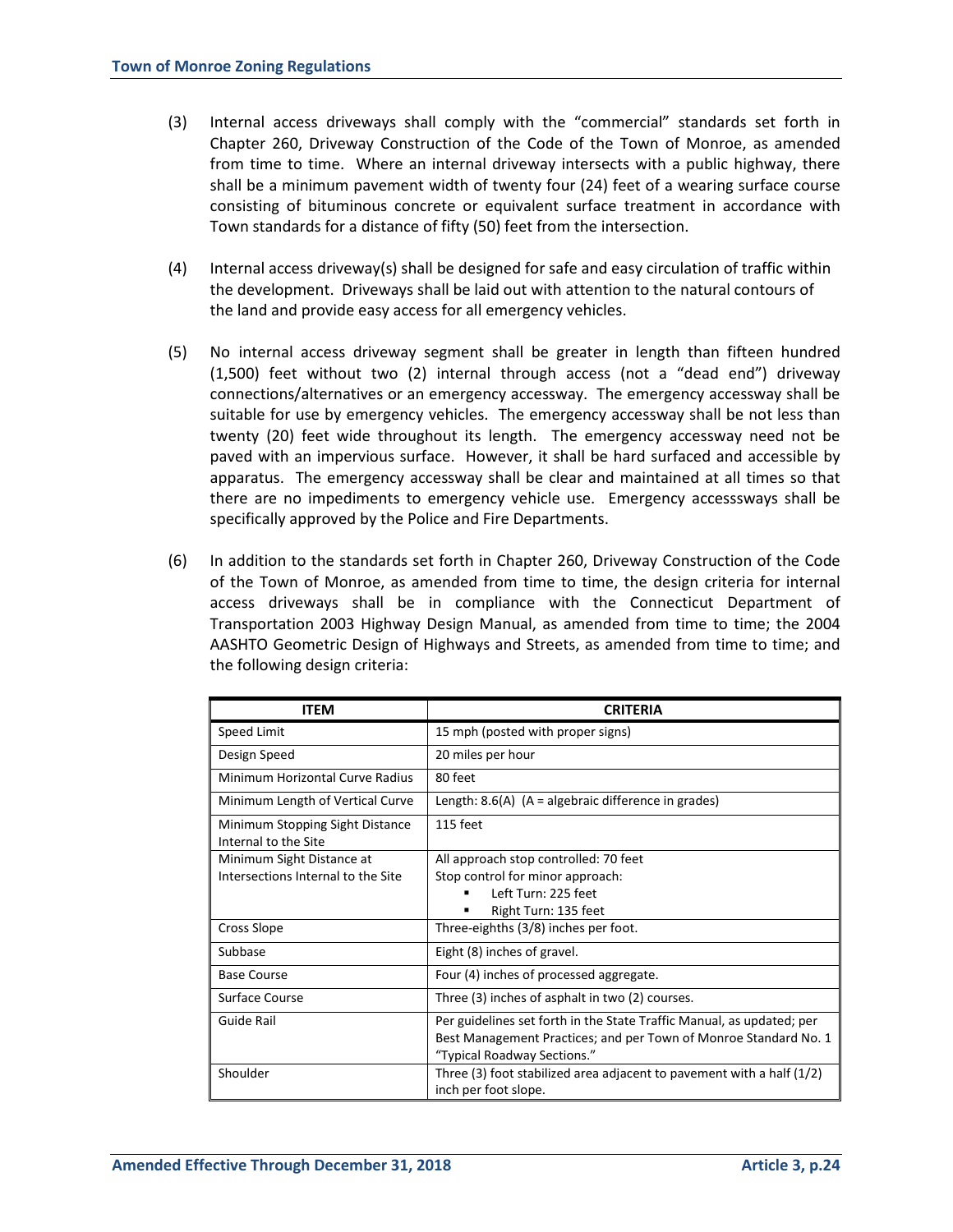- (7) As per evaluation of proposed conditions, the location, type, and amount of curbing required within an ARR development shall be at the discretion of the Commission.
- (8) Appropriate directional and traffic signage shall be provided throughout the ARR development, including stop signs and stop bars at internal access driveway intersections and intersections with public roads.

### (9) **Individual unit driveways**

- (a) Each individual unit driveway serving a dwelling unit shall have a width of no less than ten (10) feet. Individual unit driveways serving more than one dwelling unit shall be no less than sixteen (16) feet and no greater than twenty (20) feet wide. Common driveway courts, landscaping , fencing, walls and other such measures shall be incorporated to minimize the visual appearance of such shared individual driveways from the internal access driveway, abutting dwelling units and adjacent yard areas. All individual unit driveways shall not contain grades no less than one percent (1%) or greater than five percent (5%).
- (b) All individual unit driveways shall intersect only with an internal access driveway. No individual unit driveway shall intersect directly with a public highway unless the unit and driveway were constructed prior to 1960 and the unit is and remains a detached single-family residence.

#### **E. Stormwater Management**

There shall be provided a coordinated and comprehensive system of stormwater collection and treatment addressing water quality and quantity issues prepared by a Civil Engineer, licensed in the State of Connecticut.

- (1) The proposed development shall be planned so that there will be no increase in the post development peak rate of flow from the site for each 2-year, 5-year, 10-year, 25-year, noting that a 50-year and/or 100-year design storm may be required where warranted by downstream site conditions, the size of the development, and/or the size of the drainage basin.
- (2) All data shall be analyzed using Natural Resource Conservation Service (formerly SCS) TR-55 and TR 20 methodology. Design storms shall be Type III, 24-hour duration. The Rational methodology may be used for evaluation of conveyance systems in some situations as approved by the Town Engineer.
- (3) The analysis shall include existing and proposed conditions watershed runoff maps; narrative of activity; summary of changes to impervious areas; tabulation of design input values including land use, curve number and time of concentration; graphical hydrograph and routing diagrams for each watershed subarea and detention facility; and tabular summary of existing and proposed condition peak rates of runoff. Evaluation of upstream and downstream conditions shall also be included.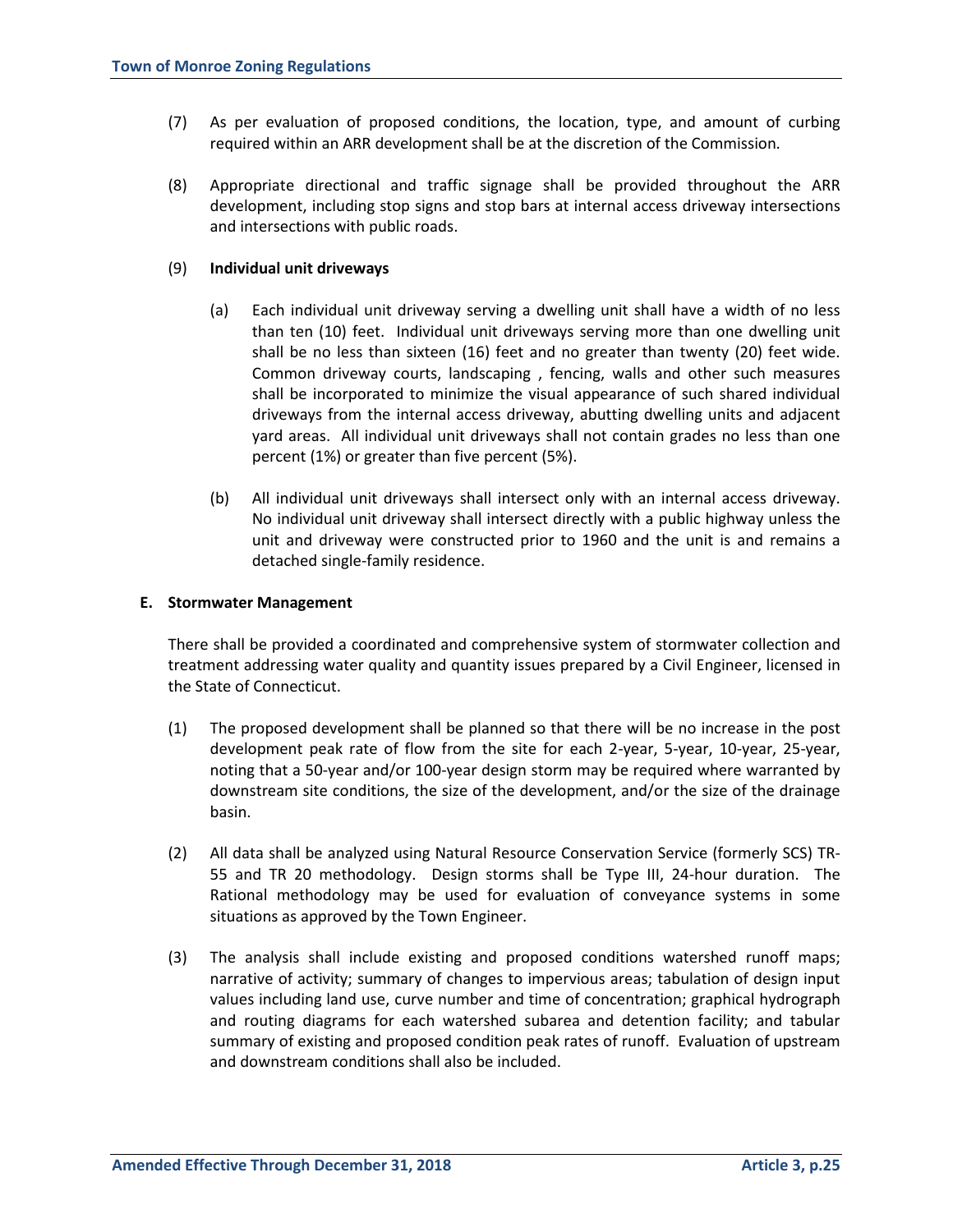- (4) Percolation tests and test pits must be conducted in the location of detention facilities. The test shall be conducted prior to design and the location shall be shown on the plans. The percolation tests shall be conducted as defined by the Connecticut Health Code and must be in the soil layer below the detention facilities. The tests shall be certified by a Civil Engineer, licensed in the State of Connecticut.
- (5) Maximum infiltration is encouraged. A minimum separation distance of 18 inches must be achieved between the bottom of the detention facilities and any restrictive layer (ie; Redoximorphic features, ledge or other restrictive layer) as determined by the soils tests unless an underdrain system is proposed. No exfiltration shall be included in the computations of the detention facilities.
- (6) All detention or retention facilities shall have an emergency spillway sized to safely pass a 100-year design storm in a controlled manner without eroding the outlet works.

## **F. Other Site Utilities**

- (1) Underground utilities. All utilities, including but not limited to water supply, electric, natural gas, telephone, internet and cable television service, shall be placed underground.
- (2) Fire protection. Provisions shall be provided for proper access for fire-fighting equipment and personnel and include facilities and water supply for fire-fighting purposes as may be determined adequate and approved by the Commission based upon the recommendations and requirements of the Fire Marshal.
- (3) Installation and extension of all site utilities shall be constructed, maintained and operated at no cost to the Town of Monroe.

#### **G. Landscaping and Lighting**

Landscaping and lighting shall comply with 6.2 of these regulations.

## **§3.6 Recreational Residence District (RR)**

#### **§3.6.1 Application of Provisions**

The standards, regulations and requirements as set forth in §3.6 shall apply to the use of land, buildings and other structures, and the location and bulk of buildings and other structures in any lands classified as Recreational Residence District ("RR District").

- **A.** An RR District shall be established only in an area where such district will:
	- (1) Have no significant detrimental impact on the environment.
	- (2) Have a water supply provided by the utility franchised to serve the area.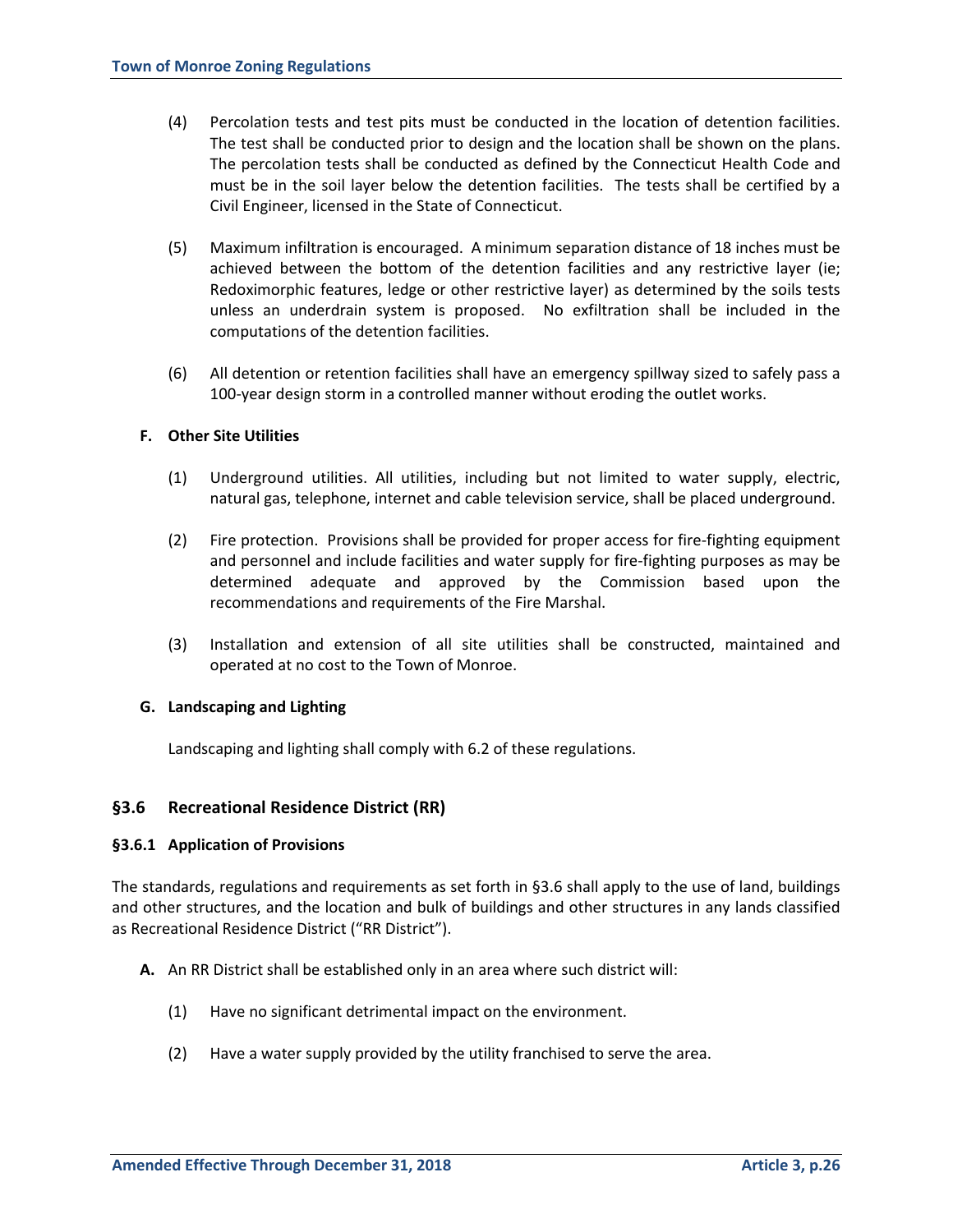(3) Be so located that it can be served by present or projected community facilities without undue cost to the town.

### **§3.6.2 General Requirements**

- **A.** For the purpose of providing a balance in the distribution of housing types, the number of building lots in an RR District shall not at any point in time exceed ten percent (10%) of the number of single-family dwellings as listed on the current Grand List of the Town of Monroe as effective on October 1 of the current list year in the office of the Assessor of the Town of Monroe.
- **B.** No habitable building in an RR District shall be occupied nor shall a permanent certificate of zoning compliance therefore be issued until such building is connected to an adequate public water supply and adequate hydrants are provided for fire protection as prescribed by the Fire Marshal.

## **§3.6.3 Permitted Uses**

See Article 10 – Schedules for "Schedule of Permitted Land Uses by Zoning District."

## **§3.6.4 Accessory Uses**

- **A.** Accessory uses, buildings and structures customarily incidental to the principal use are allowed in an RR District, provided such accessory uses are for the benefit of the tenants, residents or guests living within such RR District.
- **B.** A country club, golf club or a clubhouse facility.
- **C.** Maintenance, storage and utility buildings and garages as accessory to or required by a permitted use.
- **D.** Signs, as provided in Article 6, which shall be limited by the sign requirements applicable to Residential and Farming Districts.
- **E.** Off-street parking, landscaping, lighting, site utilities and similar site infrastructure improvements as regulated in Article 6 of these Regulations.

#### **§3.6.5 Density and Dimensional Requirements**

#### **A. Density**

Subject to the provisions of §3.6.2A of these Regulations, the total number of single-family building lots and/or dwelling units permitted within an RR District shall not exceed one (1) unit per net acre of the parcel if the parcel was conventionally subdivided.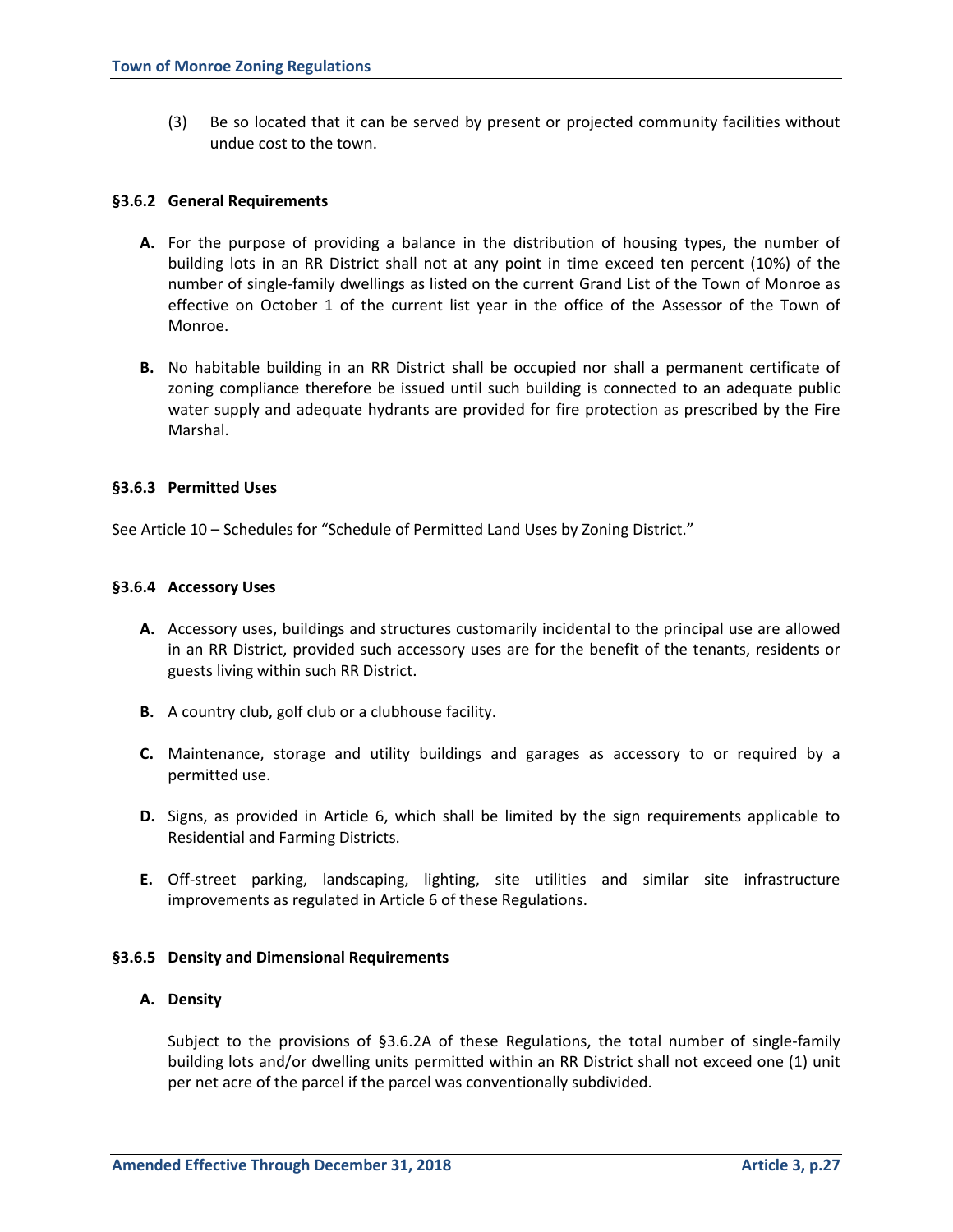## **B. Minimum Parcel Size**

Minimum parcel size shall be twenty-five (25) acres under same ownership in one (1) contiguous area.

## **C. Frontage**

Such parcel shall have not less than two-hundred (200) feet of frontage on a public highway. No lot shall have less than ninety (90) feet of frontage on a public highway.

## **D. Lot Size**

The minimum area of each individual building lot shall be three-quarters-of-one-acre (3/4 acres or 32,670 square feet) for each RR District to be established. No more than twenty percent (20%) of the total area of the lot area may be under water, and no more than fifty percent (50%) of the total lot may consist of wetlands as defined by the governing wetland authority.

## **E. Height**

No building shall exceed two-and-one-half (2½) stories or thirty-five (35) feet in height. A basement shall not be considered a story.

## **§3.6.6 Minimum Floor Area**

Each single-family detached building shall have a floor area of not less than one-thousand-one-hundred (1,100) square feet.

## **§3.6.7 Setback of Units**

No building or other structure shall extend within less than thirty (30) feet of any front lot line; within less than twenty-five (25) feet of an RF-1 District; within less than thirty (30) feet of an RF-2 District or RF-3 District; nor within fifteen (15) feet of any side or rear lot line.

#### **§3.6.8 Open Space Requirements**

#### **A. Amount Required**

- (1) Not less than thirty percent (30%) of the gross area of the parcel shall be designated as and shall remain in open space, and such space may be developed only for recreational uses. Such land shall be located where approved by the Commission and shall be dedicated to recreation and open space by such covenants or restrictions as may be required by the Commission.
- (2) Not less than ten percent (10%) of the gross area of the parcel shall be conveyed to the Town of Monroe as open space.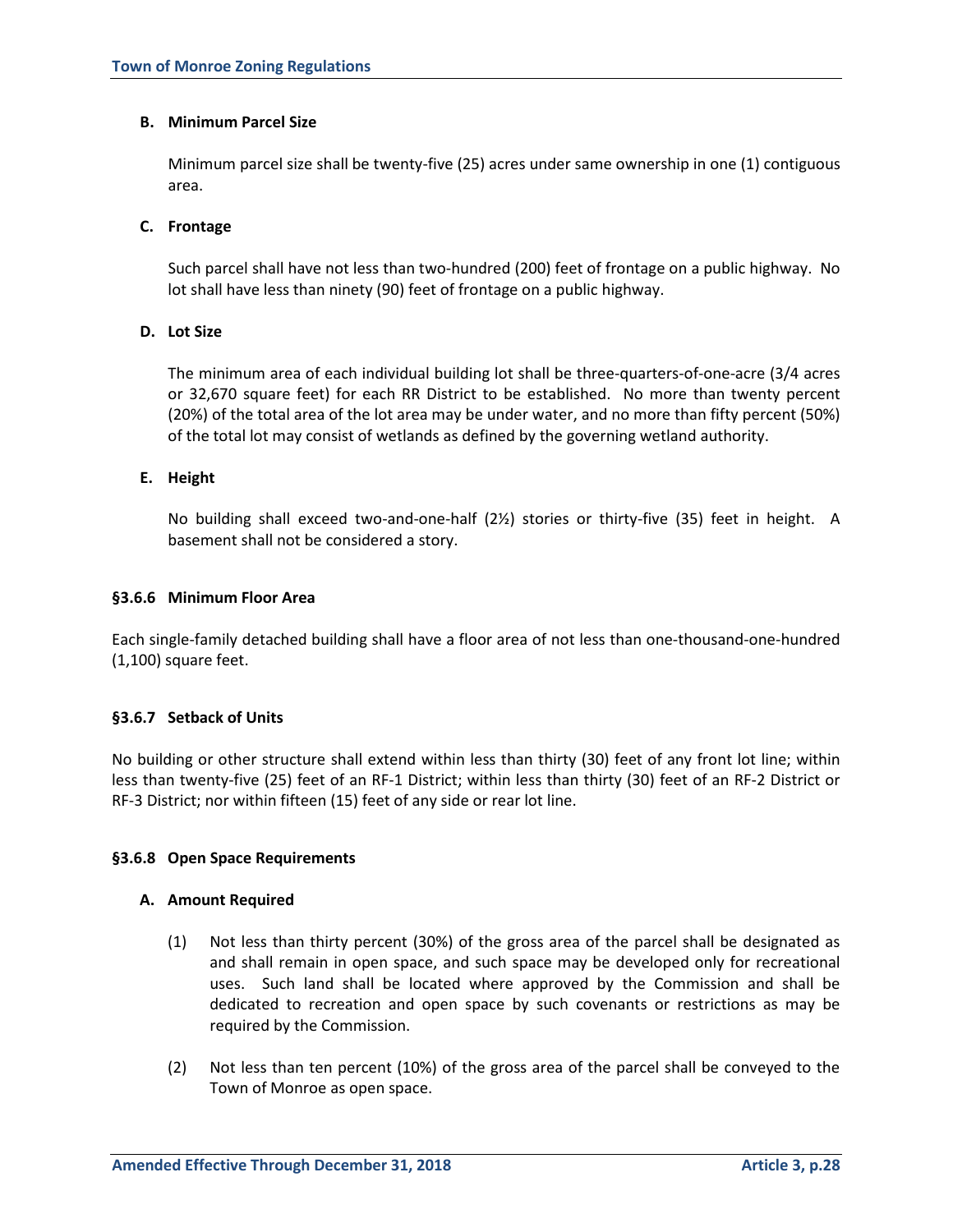## **B. Ownership**

Recreational open space or passive open space maybe retained in private ownership for the public good provided there is proper assurance that the land will remain as open space.

- (1) Open space may be retained in private ownership, provided an organization is formed prior to the sale or leasing of any land in the RR District, consisting of all the landowners therein, each having an undivided interest in and responsibility for the costs of maintenance of all such private open space land.
- (2) In the case of private open space land developed with recreation facilities, including a golf, swimming or tennis club, the corporation owning such land shall make available to all residents of the Town of Monroe such recreational facilities, subject, as applicable, to payment of normal fees or charges by persons using such facilities.
- (3) No privately owned open space in an RR District shall be sold or the ownership thereof transferred until after the Town of Monroe has been given the right to purchase such land and any facilities thereon.
- (4) No special exception approval shall be granted until private open space disposition has been documented in a form satisfactory to the Commission.
- (5) Any recreational open space or passive open space shall be permanently dedicated to such use by appropriate covenants and restrictions so as to prohibit the use thereof for any other purpose whatsoever in perpetuity.

#### **C. Open Space Plan**

A site improvement plan shall be prepared for all public and private open space. Except as otherwise permitted in writing by the Commission, there shall be no depositing, dumping or storage of waste or other natural or man-made materials, supplies or equipment on any land designated as open space. No work, removal or filling shall be done, nor shall the existing natural characteristics of open space land be altered from its original condition, until a site improvement plan, prepared by a competent professional person, shall have been approved by the Commission.

(1) Land to be used as public or private open space shall be left in condition for the purpose intended. Undesirable growth and debris shall be removed from all such areas. Wooded and brook areas shall be left natural, where appropriate. Open spaces shall be graded to properly dispose of surface water and shall be seeded in a manner directed by the Commission.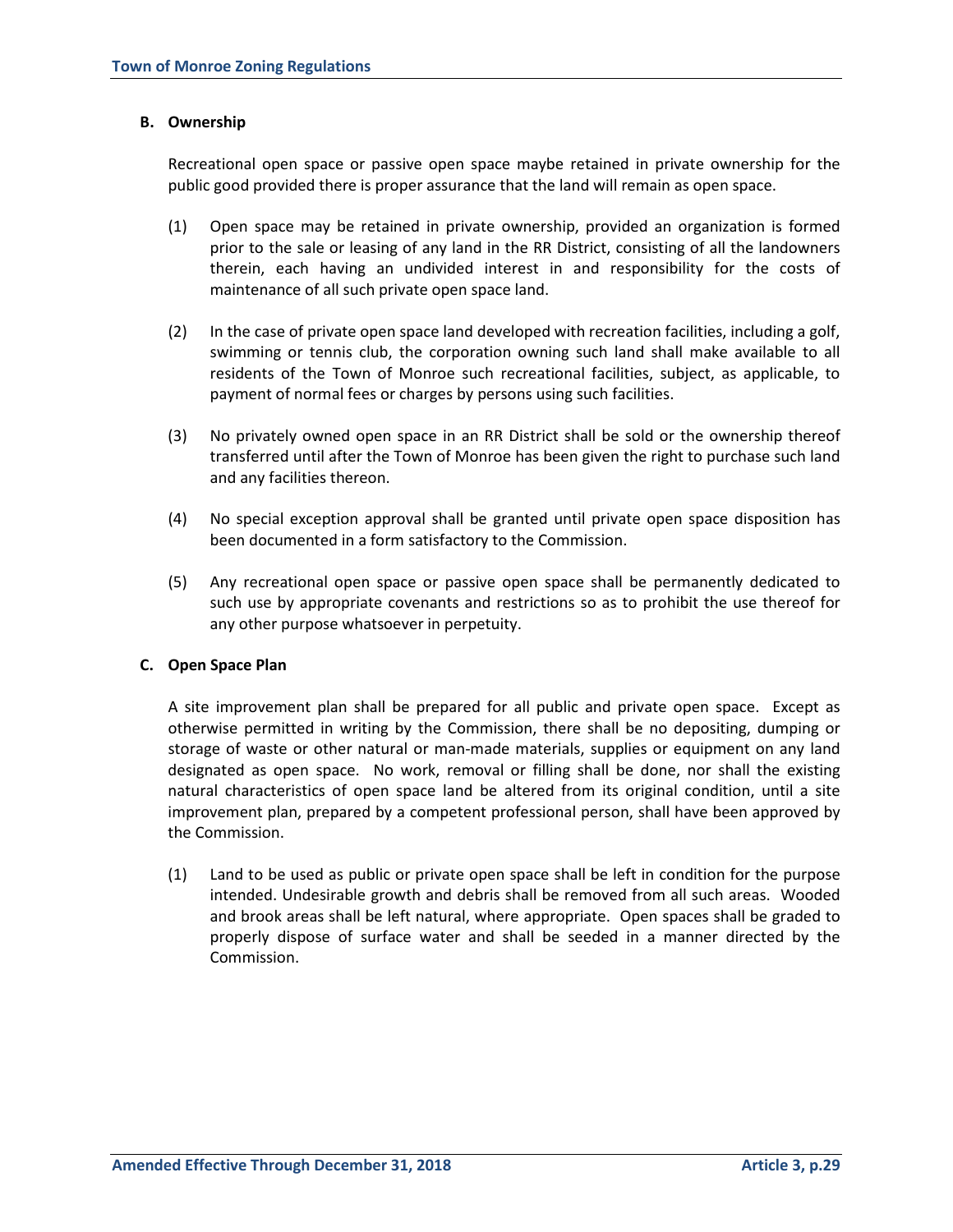## **§3.6.9 Utilities and Improvements**

### **A. Water Supply**

Water from a public utility source shall be installed, without cost to the town, to serve all buildings requiring same in an RR District, in conformance with the rules and regulations of the utilities having jurisdiction. A certified affidavit shall be supplied by the utility company that contractual agreement has been made to provide water.

## **B. Sewerage System**

- (1) All buildings shall be served by an environmentally suitable sanitary waste treatment and disposal system that conforms to all applicable requirements of local, state and federal law and shall be certified by a Connecticut licensed professional engineer. The sanitary waste treatment and disposal system must be approved for construction by all relevant Federal, State and local authorities prior to the issuance of the written zoning certification needed for a building permit. All necessary permits for the discharge of wastewater must be obtained and presented to the Commission or its authorized agent before the final zoning certification will be issued for a certificate of occupancy
- (2) A statement of ownership of the sewerage system and treatment plant shall be filed in the Monroe Land Records, the office of the Planning and Zoning Department and the Town of Monroe Water Pollution Control Authority. At any time said ownership changes, a revised statement of ownership noting said changes shall be filed with the above offices.
- (3) The system shall be operated and maintained at the expense of the owner(s) of said system. This includes all costs of material, engineering, consultants, labor (full salaries, including all fringe benefits) and any other associated costs. All costs are the sole expense of the owner and none shall be the obligation of the town.
- (4) In the case where there is a community septic system serving more than one building, the community septic system must meet all the requirements of State of Connecticut General Statutes, §7-245 through 7-273u, as amended, and the regulations and requirements of the Monroe Water Pollution Control Authority. An agreement for use of the community septic system shall be executed and recorded in the Monroe Land Records prior to the issuance of a Certificate of Zoning Compliance for Building Permits.

## **§3.6.10 Statement of Satisfactory Completion**

Upon completion of all drainage installations and associated work requiring engineering plans and specifications, the developer's engineer shall submit a statement of satisfactory completion asserting that all engineering requirements have been met according to the plans and/or amendments submitted. This statement shall be signed by and bear the seal of the developer's engineer, who shall be a professional engineer licensed to practice in the State of Connecticut.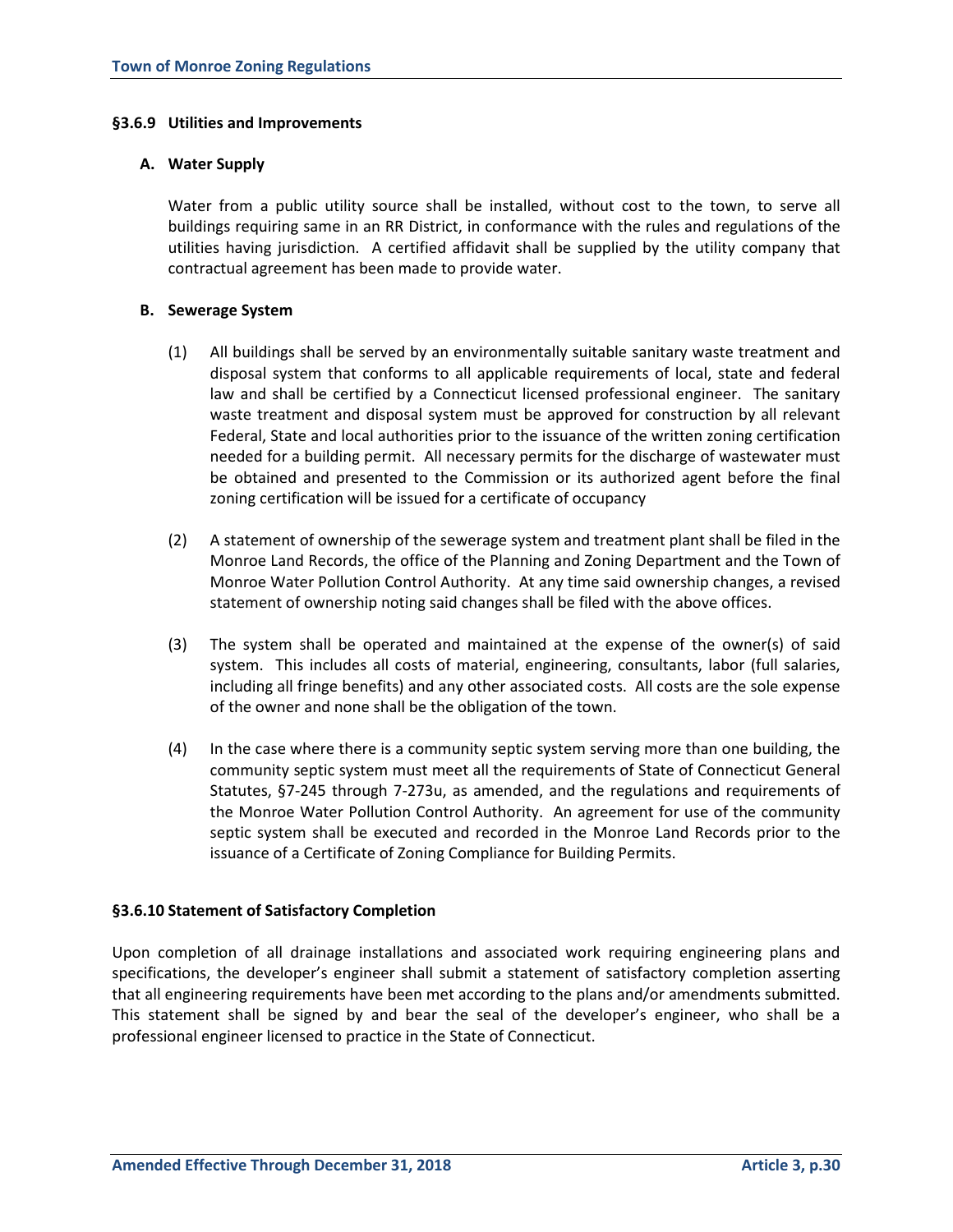#### **§3.6.11 Approval and Execution**

- **A.** In order to ensure the orderly development by staging construction of an RR District over a period not to exceed five (5) years, the Commission may limit the number of building permits issued in one (1) year to not over one-fourth (1/4) of the total number of units approved in the overall Site Plan.
- **B.** The applicant shall file with the Commission its request for approval of a Site Plan of development, including the following information in addition to the provisions of Article 7 of these Regulations:
	- (1) Boundary survey, Class A-2, related to the intersection of at least two (2) existing Town streets or State Highways, with accurate dimensions.
	- (2) Topography of the parcel at two (2) foot contours, based on the National Geodetic Survey.
	- (3) Layout of the recreational facilities and open space to be developed on the land.
	- (4) Layout of the approximate boundaries of each section of the overall development, showing in schematic form the approximate number of building lots to be developed in each section.
	- (5) Such other information or data as the Commission may deem necessary.
- **C.** Where deemed appropriate in the judgment of the Commission, the construction and development of an RR District site may be phased in sections. The applicant shall file with the Commission its request for each section accompanied by a Site Plan of development, including the information specified in §3.6.11B of these Regulations.
- **D.** After approval of a Site Plan by the Commission, the applicant shall thereafter submit detailed maps and plans for the subdivision of each section into individual building lots. Such maps and plans shall conform to the requirements of Subdivision Regulations of the Town of Monroe. All roads and subdivision improvements shall comply with said regulations. Each such section map shall conform to the approximate boundaries of the overall Site Plan, and the number of building lots in said section shall not vary more than five percent (5%) from the number shown on the overall Site Plan; provided, however, that the total number of lots as finally approved shall not exceed the total number shown on the overall Site Plan. A public hearing may be required with respect to the approval of individual sections.
- **E.** Upon approval of the subdivision of a section into individual building lots, the applicant shall file with the Commission a bond to guarantee the completion of all roads and subdivision improvements in said section. Said bond shall comply with the requirements of Article 7 of these Regulations.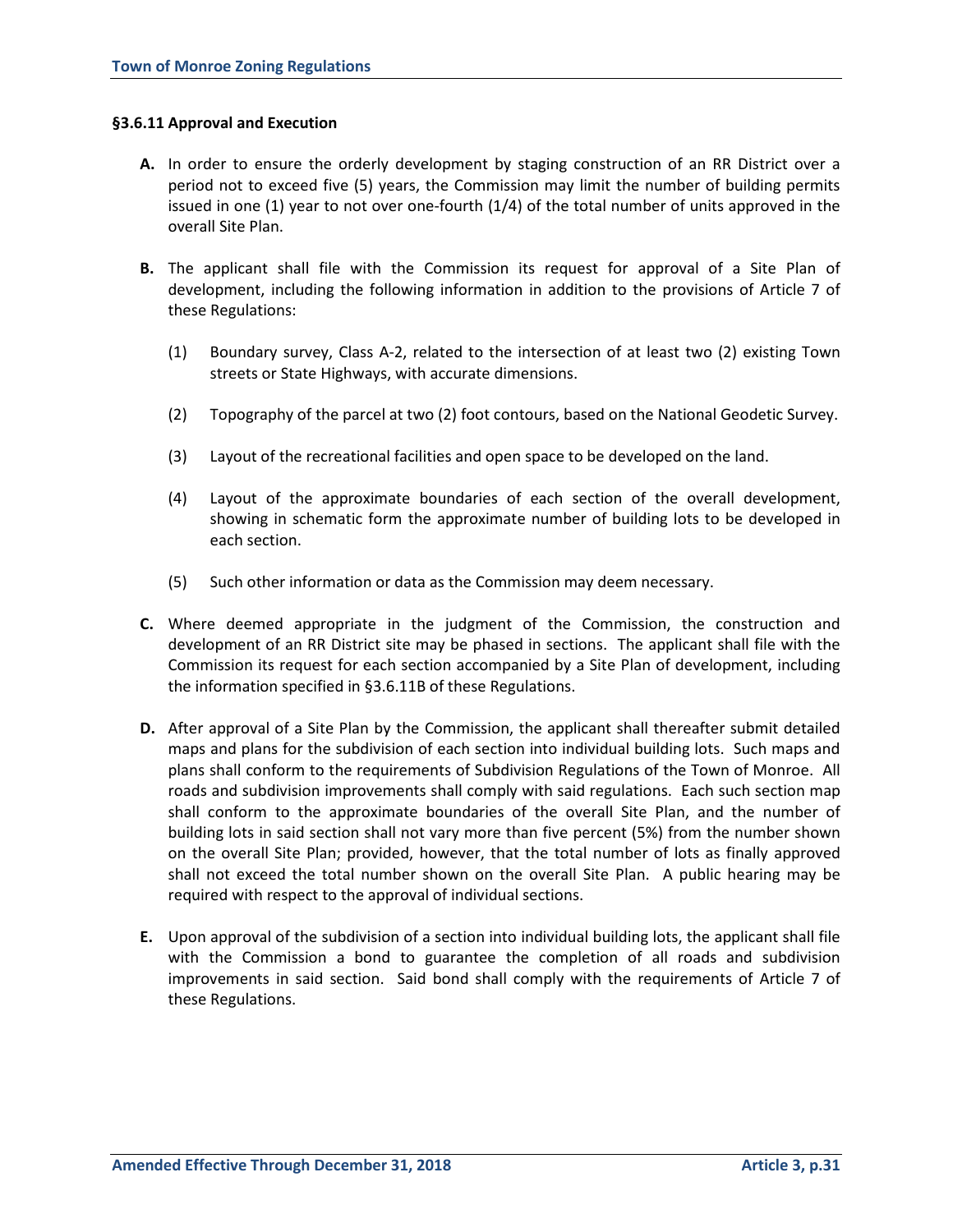# **§3.7 Housing Opportunity District (HOD)**

## **§3.7.1 Purpose**

The purpose of the Housing Opportunity District HOD is:

- **A.** To comply with those portions of the Town's Plan of Conservation and Development that encourage on a long-term basis diverse housing patterns, including "starter" homes and other affordable housing.
- **B.** To encourage the construction of housing that is both affordable as defined by state statutes and is consistent with design and construction standards present in the community.
- **C.** To assist the Town in complying with the State Zoning Enabling Act, Connecticut General Statute §8-2, as amended, by adopting zoning regulations that promote housing choice and economic diversity, including housing for low and moderate income households.
- **D.** To efficiently utilize existing infrastructure and promote neighborhood planning by providing, where infrastructure support is available, a mix of housing densities, sizes, and prices.

## **§3.7.2 Application of Provisions**

- **A.** The standards, regulations and requirements as set forth in §3.7 shall apply to the use of land, buildings and other structures, and the location and bulk of buildings and other structures in any lands classified as Housing Opportunity District ("HOD").
- **B.** An HOD shall be established only in an area that has a water supply provided by the utility franchised to serve the area; and is capable of providing safe, sanitary sewage disposal by means of a treatment plant or subsurface sewage disposal system or systems, either of which methods shall be approved by State, regional and local authorities.

## **§3.7.3 General Requirements**

No habitable building in an HOD shall be occupied nor shall a permanent certificate of zoning compliance therefore be issued until such building is connected to an adequate public water supply and adequate hydrants are provided for fire protection as prescribed by the Fire Marshal.

#### **§3.7.4 Permitted Uses**

See Article 10 – Schedules for "Schedule of Permitted Land Uses by Zoning District."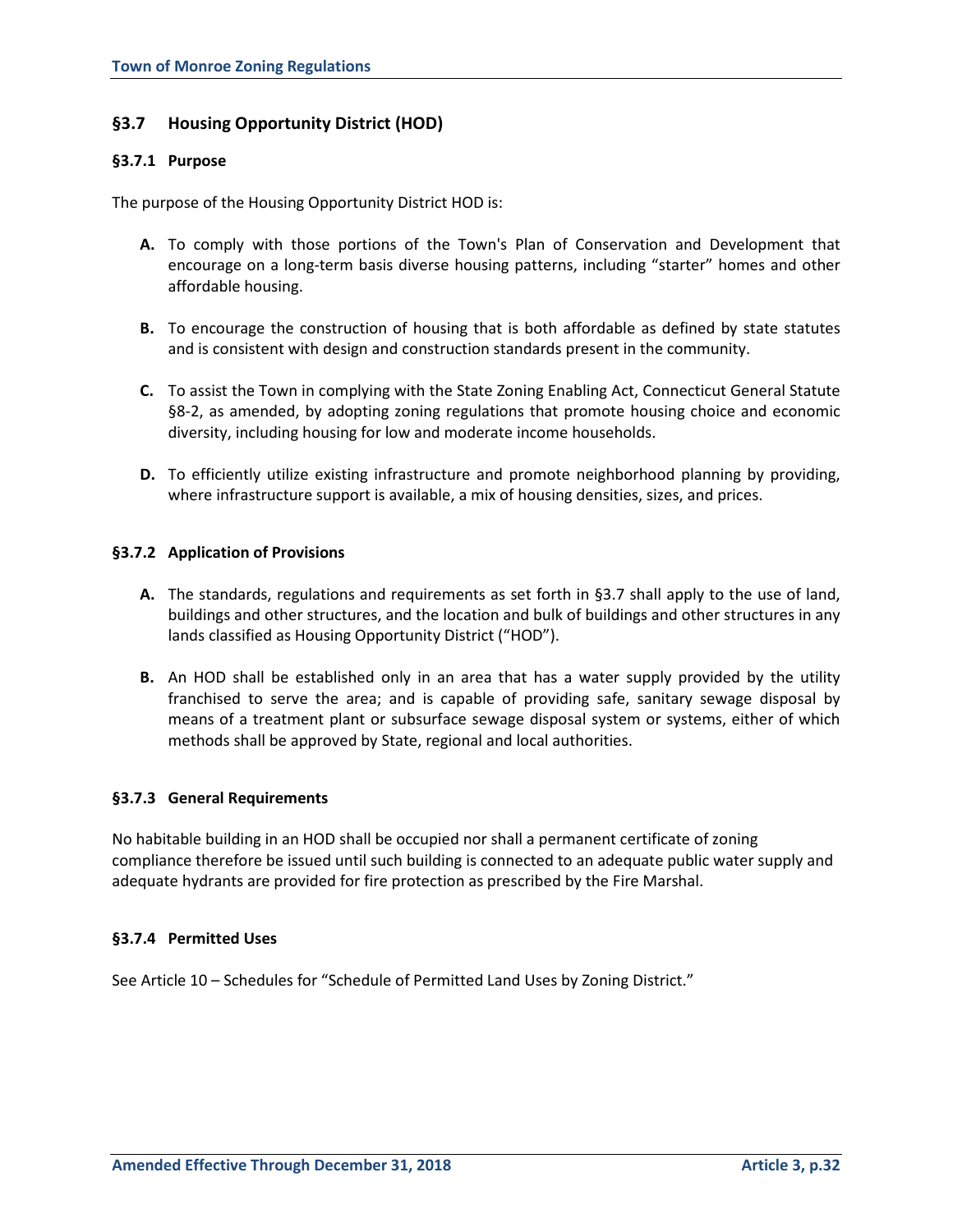## **§3.7.5 Accessory Uses**

- **A.** Accessory uses, buildings and structures customarily incidental the principal uses are allowed in an HOD, provided that such accessory uses are for the benefit of the tenants, residents or guests living within such HOD.
- **B.** Signs, as provided in Article 6 of these Regulations, which shall be limited by the sign requirements applicable to the Residential and Farming Districts.
- **C.** Off-street parking, landscaping, lighting, site utilities and similar site infrastructure improvements as regulated in Article 6 of these Regulations.

## **§3.7.6 Density and Dimensional Requirements**

#### **A. Density**

The total number of dwelling units permitted in an HOD shall not exceed 1.5 units per gross acre of the parcel.

## **B. Minimum Parcel Size**

The minimum size of a parcel to be rezoned and developed as an HOD shall be not less than twenty (20) nor more than twenty-five (25) contiguous acres, under one ownership in one (1) contiguous parcel; be within two-hundred-fifty (250) feet of a street classified as a minor artery; be adjacent to existing open space; and have not less than seventy-five (750) feet frontage on a public street.

## **C. Setbacks**

No building or other structure shall be constructed within fifty (50) feet of any front lot line; within twenty-five (25) feet of any side lot line; nor within fifty (50) feet of any rear lot line. The land area of such yards shall have a landscaping treatment as required by Article 6 of these Regulations. No roadways, except where crossing a front or side yard for street access, and no parking or loading areas shall be permitted in a required yard.

#### **D. Height**

No building shall exceed two-and-one-half (2½) stories or thirty-five (35) feet in height. A basement shall not be considered a story.

## **E. Coverage**

The aggregate land area covered by all buildings and other structures shall not exceed thirty-five percent (35%) of the total area of the parcel.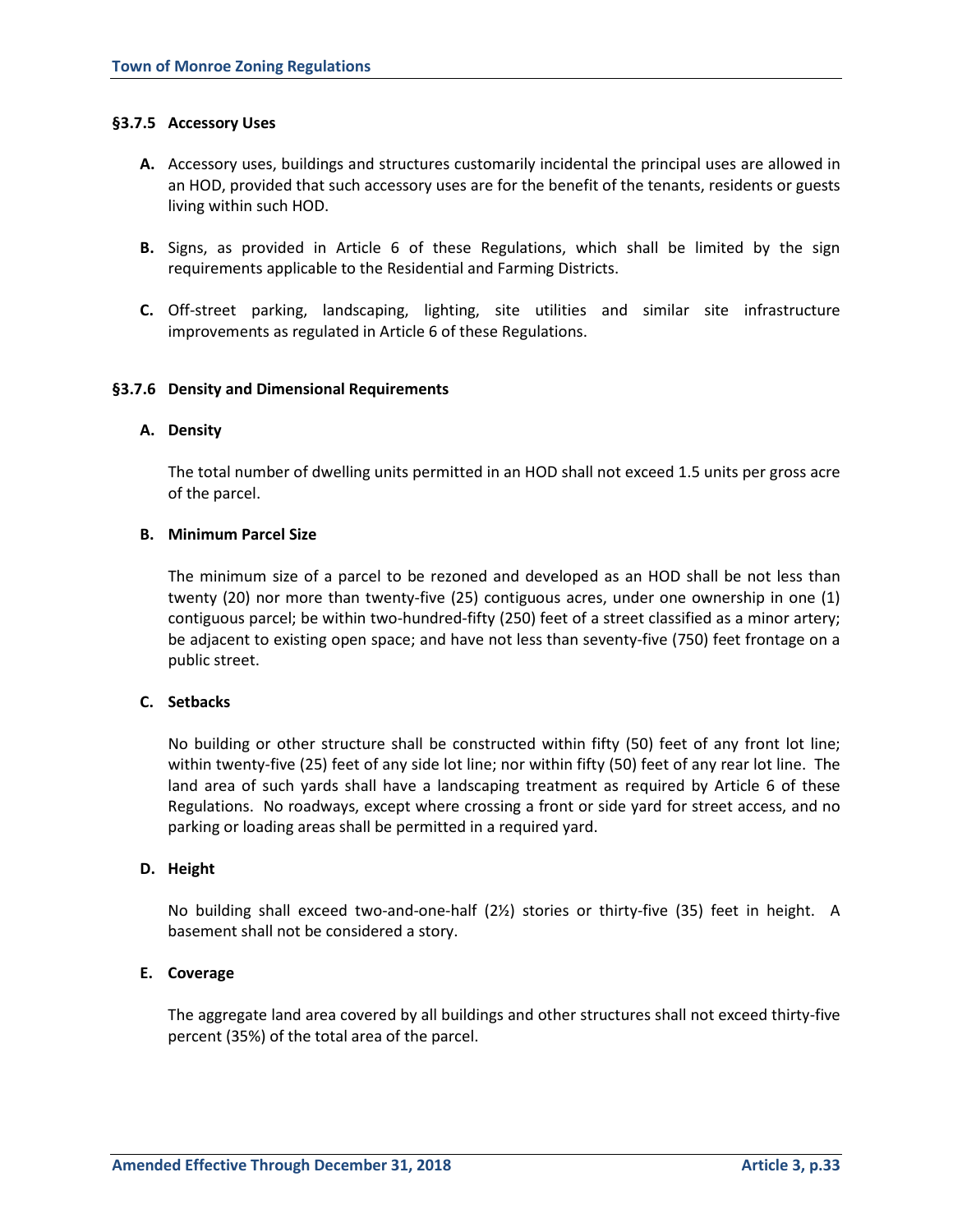## **§3.7.7 Separation of Units**

- **A.** The distance between the exterior walls of the dwelling units in an HOD shall not be less than twenty (20) feet.
- **B.** The scale of buildings shall be compatible with the scale of residential buildings on adjacent properties. No building facade shall have a continuous surface exceeding fifty (50) feet in length without a horizontal offset from grade to eaves of at least two (2) feet, and the plane of rooflines shall be similarly broken.

## **§3.7.8 Open Space Requirements**

Not less than thirty percent (30%) of the gross area of a lot developed pursuant to the standards of an HOD shall be designated as and shall remain open space. Such area may be developed only for open space or active or passive recreational uses. Any open space subjected to a conservation easement shall preserve it for such uses in perpetuity.

## **§3.7.9 Off-Street Parking**

Parking spaces for not less than two (2) cars per dwelling unit shall be provided off public streets. Visitor parking shall be interspersed throughout the development area.

#### **§3.7.10 Utilities and Improvements**

#### **A. Water Supply**

Water from a public utility source shall be installed, without cost to the Town, to serve all buildings requiring same in an HOD development, in conformance with the rules and regulations of the utilities having jurisdiction.

#### **B. Sewerage System**

- (1) A sanitary sewerage system shall be installed to serve all buildings requiring same in an HOD development, and if connected to a septic system, shall be as approved by state, regional and Town authorities as applicable and built to state and local specifications. All sanitary sewers and storm sewers shall be both constructed and operated separately and independently of each other. The Town reserves the right to take corrective actions that are deemed necessary for public health, safety and welfare in case of malfunction of the system, the cost of such corrective action to be borne by the owners of the system.
- (2) Statement of ownership. A statement of ownership of the sewage system and treatment plant shall be filed in the Monroe Land Records and the office of the Planning and Zoning Department. At any time said ownership changes, a revised statement of ownership noting said changes shall be filed with the above offices.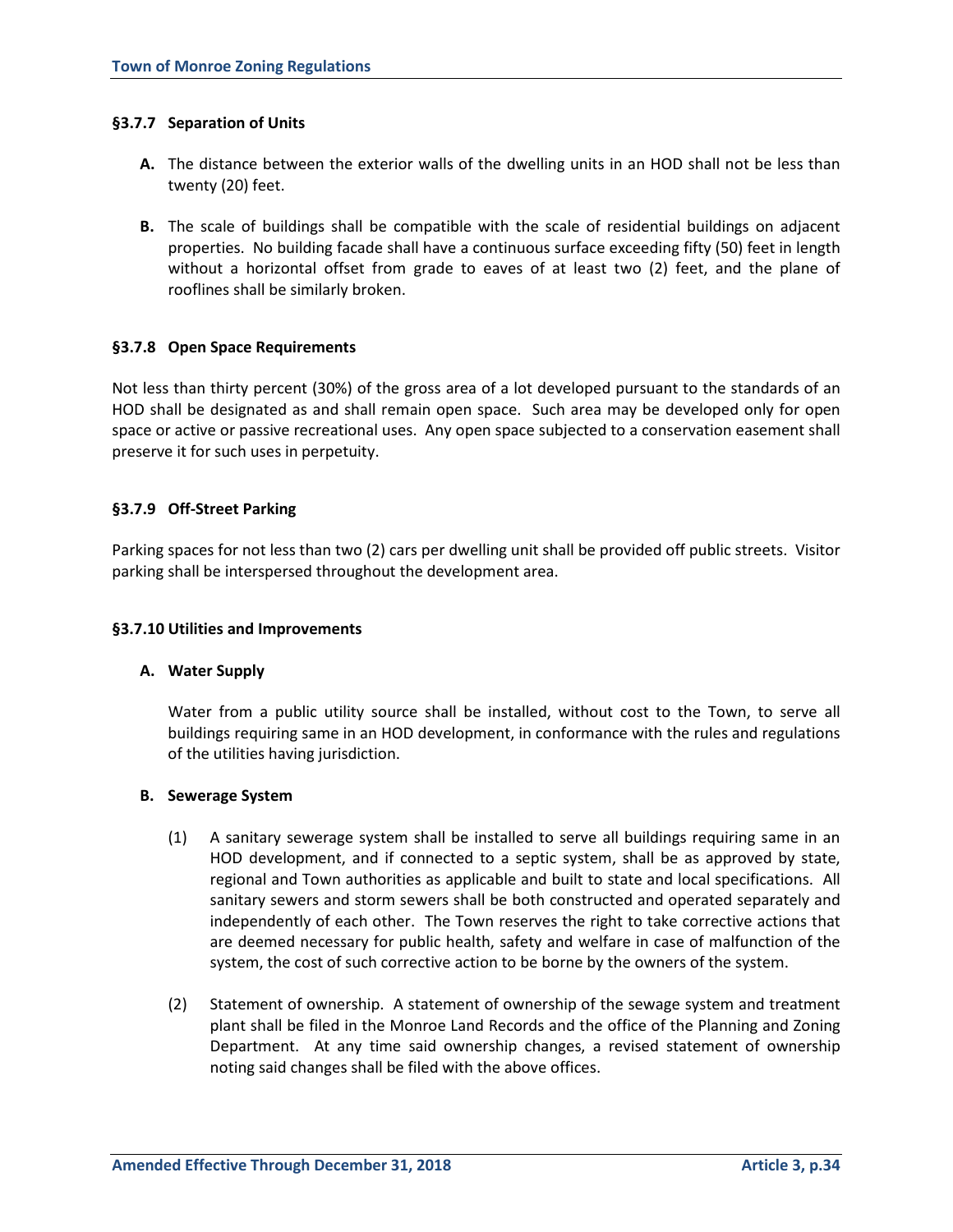(3) Should subsurface sewage disposal be employed in lieu of a treatment plant, such proposal shall demonstrate that suitable soils exist on the property for primary and reserve leaching areas in conformance with local and state health codes and criteria. Final design documents for all such subsurface sewage disposal systems shall receive the approval of the Connecticut Department of Environmental Protection, the Trumbull Monroe Health District and/or the Monroe Health Department. All of the provisions of §3.6.10B(1) through (3) of these Regulations shall apply to subsurface sewage disposal systems if this option is selected by the applicant.

## **C. Open Space**

- (1) Except as otherwise permitted in writing by the Commission, there shall be no depositing, clearing, farming, gardening, dumping or storage of waste or other natural or man-made materials, supplies or equipment on any land designated as open space. No work, removal or filling shall be done nor shall the existing natural characteristics of open space land be altered from its original condition, until a site improvement plan, prepared by a competent professional person, shall have been approved by the Commission.
- (2) Land to be used as public or private open space shall be left in condition for the purpose intended. Wooded and brook areas shall be left in their natural state.

## **D. Trash Collection and Removal**

- (1) Trash collection points shall be provided throughout the site in locations and in enclosures approved by the Commission and shall be shown on the Site Plan of development. Collection points shall be regularly maintained and kept free of all loose and/or accumulated material. Receptacles for deposit shall be kept tightly closed at all times to minimize the effect on public safety and health.
- (2) Maintenance and removal of trash and garbage shall be the sole responsibility of the owners or their designated representative.
- (3) Provisions for recycled materials shall be included in trash collection points and shall comply with all of the other requirements of trash removal.

#### **E. Cul-de-sacs and Turnarounds**

A turnaround provided at the closed end of a cul-de-sac shall not exceed a minimum radius of fifty (50) feet. The maximum access length for roadways/driveways with no outlet shall be onethousand (1,000) feet.

#### **F. Excavation**

An HOD Development must comply with regulations regarding excavation as set forth in Article 6 of these Regulations.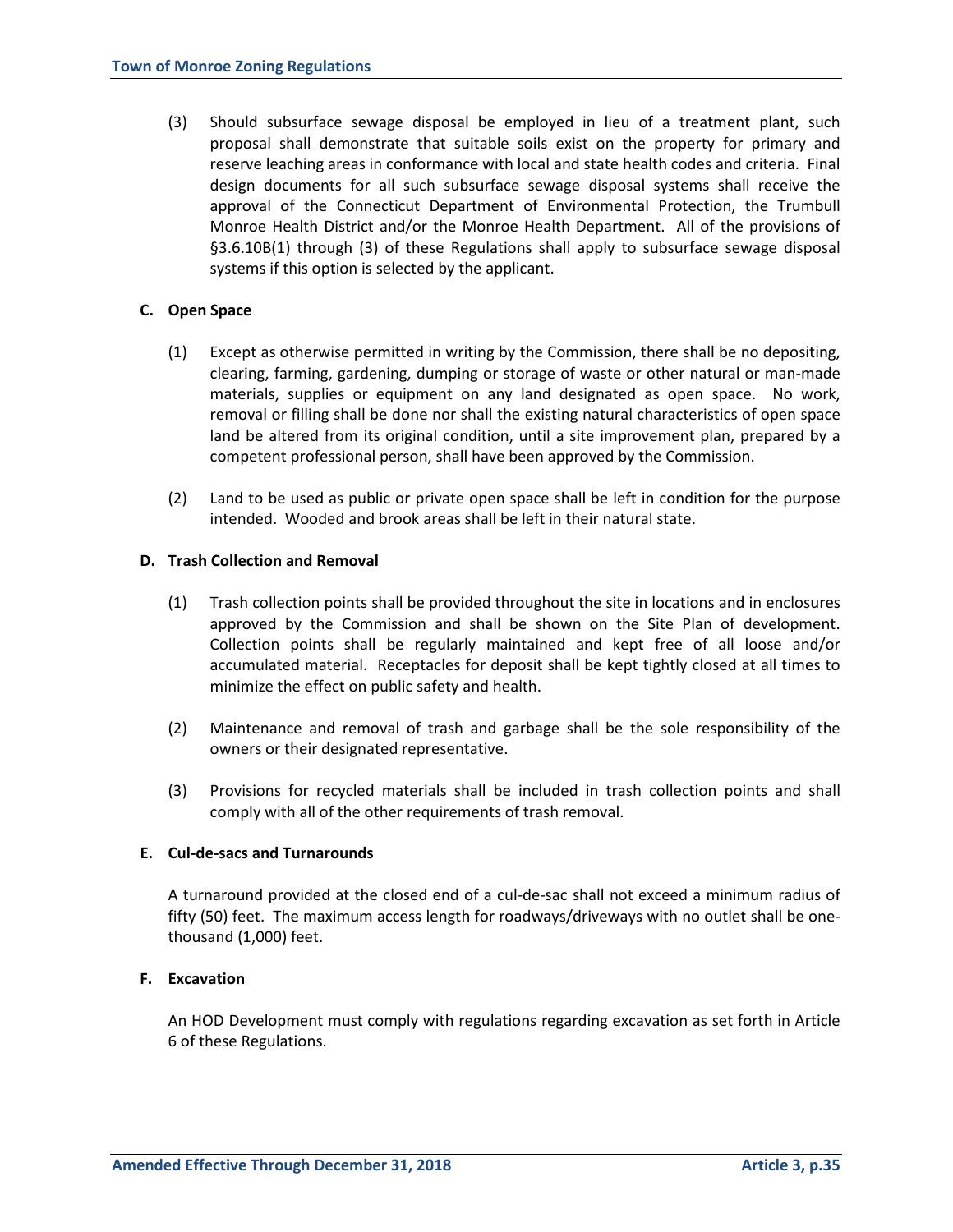## **§3.7.11 Statement of Satisfactory Completion**

Upon completion of all sewerage installations, drainage installations and associated work requiring engineering plans and specifications, the developer's engineer shall submit to the Commission a statement of satisfactory completion asserting that all engineering requirements have been met according to the plans and/or amendments submitted. This statement shall be signed and bear the seal of the developer's engineer, who shall be a professional engineer licensed to practice in the State of Connecticut.

## **§3.7.12 Additional Requirements**

The following requirements shall apply to an HOD:

- **A.** HOD Units shall be of a construction quality that is comparable to market-rate units within the development. The final Site Plan and plan for administration of affordability rules shall identify the locations within an HOD Development of the HOD Units.
- **B.** The HOD Units shall be built on a *pro rata* basis as construction proceeds.
- **C.** In an HOD Development, no HOD Unit shall have less than two bedrooms, and at least thirty percent (30%) of such Units shall have three bedrooms.
- **D.** Calculation of the maximum monthly payment for an HOD Unit, so as to satisfy Connecticut General Statute §8-30g, as amended, shall utilize the area median income data as published by the U.S. Department of Housing and Urban Development:
	- (1) For a rental unit, as in effect on the day the lease is signed; or
	- (2) For an ownership unit, as in effect on the day a bond for deed or similar contract of conveyance is accepted by the seller.
- **E.** The maximum payment that the occupant for an HOD Unit shall pay shall not be greater than the amount that will preserve such unit as "affordable housing" as that term is defined in Connecticut General Statute §8-30g, as amended, and shall include the following:
	- (1) For rental housing, the maximum monthly housing payment shall include the cost of rent; common charges in the case of a rental in a common interest community, if the tenant is directly responsible; heat; and utility costs, including hot water and electricity, but excluding telephone and cable television.
	- (2) For ownership housing, the maximum monthly housing payment shall include periodic mortgage payments, based on a commercially reasonable down payment for affordable housing buyers and prevailing interest rates at the time of sale; taxes; insurance; common charges in the case of ownership of a unit in a common interest community; heat; and utility costs, including hot water and electricity, but excluding telephone and cable television.